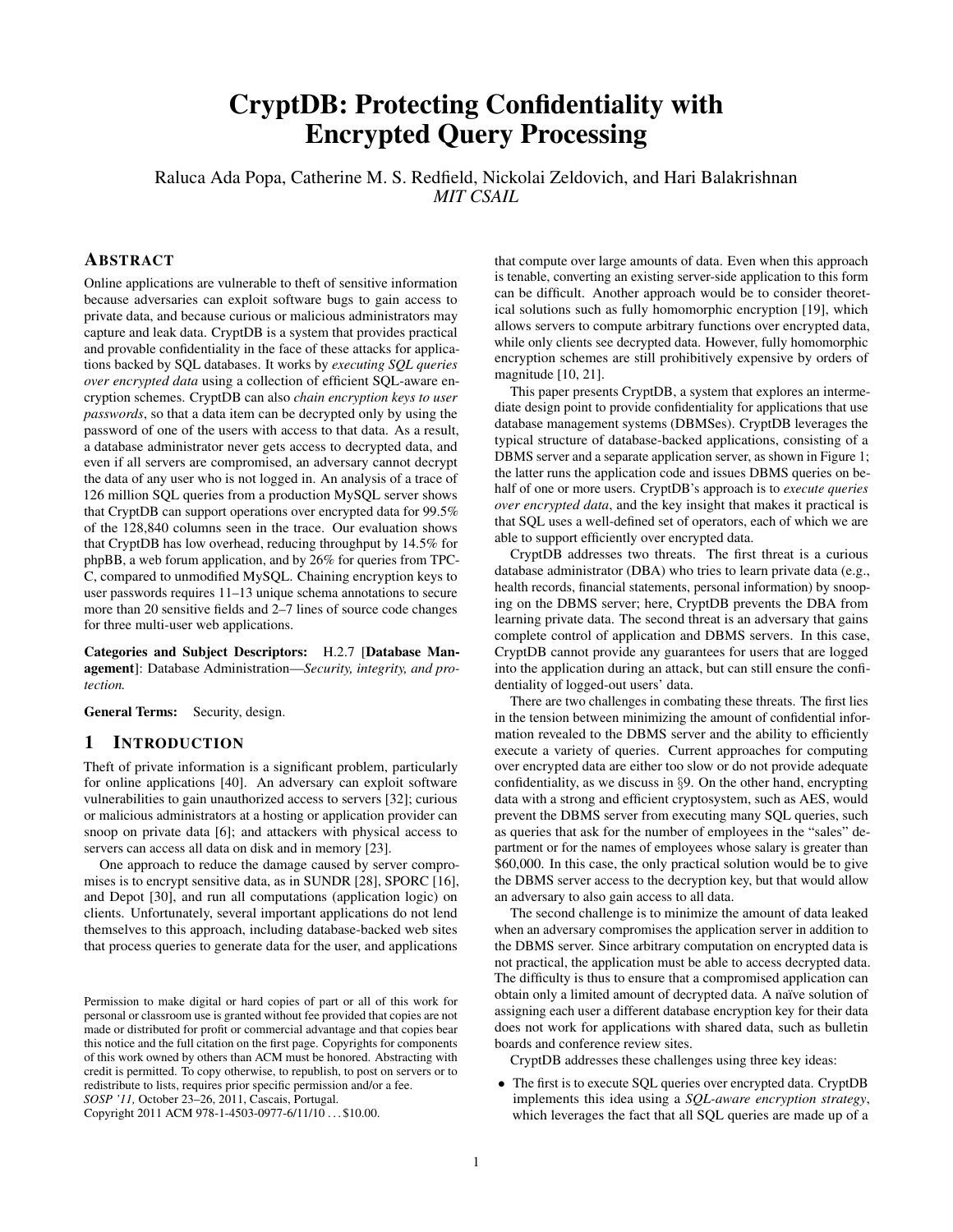

Figure 1: CryptDB's architecture consisting of two parts: a *database proxy* and an unmodified *DBMS*. CryptDB uses user-defined functions (UDFs) to perform cryptographic operations in the DBMS. Rectangular and rounded boxes represent processes and data, respectively. Shading indicates components added by CryptDB. Dashed lines indicate separation between users' computers, the application server, a server running CryptDB's database proxy (which is usually the same as the application server), and the DBMS server. CryptDB addresses two kinds of threats, shown as dotted lines. In threat 1, a curious database administrator with complete access to the DBMS server snoops on private data, in which case CryptDB prevents the DBA from accessing any private information. In threat 2, an adversary gains complete control over both the software and hardware of the application, proxy, and DBMS servers, in which case CryptDB ensures the adversary cannot obtain data belonging to users that are not logged in (e.g., user 2).

well-defined set of primitive operators, such as equality checks, order comparisons, aggregates (sums), and joins. By adapting known encryption schemes (for equality, additions, and order checks) and using a new privacy-preserving cryptographic method for joins, CryptDB encrypts each data item in a way that allows the DBMS to execute on the transformed data. CryptDB is efficient because it mostly uses symmetric-key encryption, avoids fully homomorphic encryption, and runs on unmodified DBMS software (by using user-defined functions).

- The second technique is *adjustable query-based encryption*. Some encryption schemes leak more information than others about the data to the DBMS server, but are required to process certain queries. To avoid revealing all possible encryptions of data to the DBMS *a priori*, CryptDB carefully *adjusts* the SQLaware encryption scheme for any given data item, depending on the queries observed at run-time. To implement these adjustments efficiently, CryptDB uses *onions of encryption*. Onions are a novel way to compactly store multiple ciphertexts within each other in the database and avoid expensive re-encryptions.
- The third idea is to *chain encryption keys to user passwords*, so that each data item in the database can be decrypted only through a chain of keys rooted in the password of one of the users with access to that data. As a result, if the user is not logged into the application, and if the adversary does not know the user's password, the adversary cannot decrypt the user's data, even if the DBMS and the application server are fully compromised. To construct a chain of keys that captures the application's data privacy and sharing policy, CryptDB allows the developer to provide policy annotations over the application's SQL schema, specifying which users (or other principals, such as groups) have access to each data item.

We have implemented CryptDB on both MySQL and Postgres; our design and most of our implementation should be applicable to most standard SQL DBMSes. An analysis of a 10-day trace of 126 million SQL queries from many applications at MIT suggests that CryptDB can support operations over encrypted data for 99.5% of the 128,840 columns seen in the trace. Our evaluation shows that CryptDB has low overhead, reducing throughput by 14.5% for the phpBB web forum application, and by 26% for queries from TPC-C, compared to unmodified MySQL. We evaluated the security of CryptDB on six real applications (including phpBB, the HotCRP conference management software [\[27\]](#page-15-8), and the OpenEMR medical records application); the results show that CryptDB protects most sensitive fields with highly secure encryption schemes. Chaining encryption keys to user passwords requires 11–13 unique schema annotations to enforce privacy policies on more than 20 sensitive

<span id="page-1-0"></span>fields (including a new policy in HotCRP for handling papers in conflict with a PC chair) and 2–7 lines of source code changes for three multi-user web applications.

The rest of this paper is structured as follows. In  $\S$ [2,](#page-1-1) we discuss the threats that CryptDB defends against in more detail. Then, we describe CryptDB's design for encrypted query processing in §[3](#page-2-0) and for key chaining to user passwords in §[4.](#page-7-0) In §[5,](#page-8-0) we present several case studies of how applications can use CryptDB, and in §[6,](#page-9-0) we discuss limitations of our design, and ways in which it can be extended. Next, we describe our prototype implementation in §[7,](#page-9-1) and evaluate the performance and security of CryptDB, as well as the effort required for application developers to use CryptDB, in §[8.](#page-10-0) We compare CryptDB to related work in  $\S9$  $\S9$  and conclude in  $\S10$ .

# <span id="page-1-1"></span>2 SECURITY OVERVIEW

Figure [1](#page-1-0) shows CryptDB's architecture and threat models. CryptDB works by intercepting all SQL queries in a *database proxy*, which rewrites queries to execute on encrypted data (CryptDB assumes that all queries go through the proxy). The proxy encrypts and decrypts all data, and changes some query operators, while preserving the semantics of the query. The DBMS server never receives decryption keys to the plaintext so it never sees sensitive data, ensuring that a curious DBA cannot gain access to private information (threat 1).

To guard against application, proxy, and DBMS server compromises (threat 2), developers annotate their SQL schema to define different *principals*, whose keys will allow decrypting different parts of the database. They also make a small change to their applications to provide encryption keys to the proxy, as described in §[4.](#page-7-0) The proxy determines what parts of the database should be encrypted under what key. The result is that CryptDB guarantees the confidentiality of data belonging to users that are not logged in during a compromise (e.g., user 2 in Figure [1\)](#page-1-0), and who do not log in until the compromise is detected and fixed by the administrator.

Although CryptDB protects data confidentiality, it does not ensure the integrity, freshness, or completeness of results returned to the application. An adversary that compromises the application, proxy, or DBMS server, or a malicious DBA, can delete any or all of the data stored in the database. Similarly, attacks on user machines, such as cross-site scripting, are outside of the scope of CryptDB.

We now describe the two threat models addressed by CryptDB, and the security guarantees provided under those threat models.

#### <span id="page-1-2"></span>2.1 Threat 1: DBMS Server Compromise

In this threat, CryptDB guards against a curious DBA or other external attacker with full access to the data stored in the DBMS server. Our goal is confidentiality (data secrecy), not integrity or availability. The attacker is assumed to be *passive*: she wants to learn confidential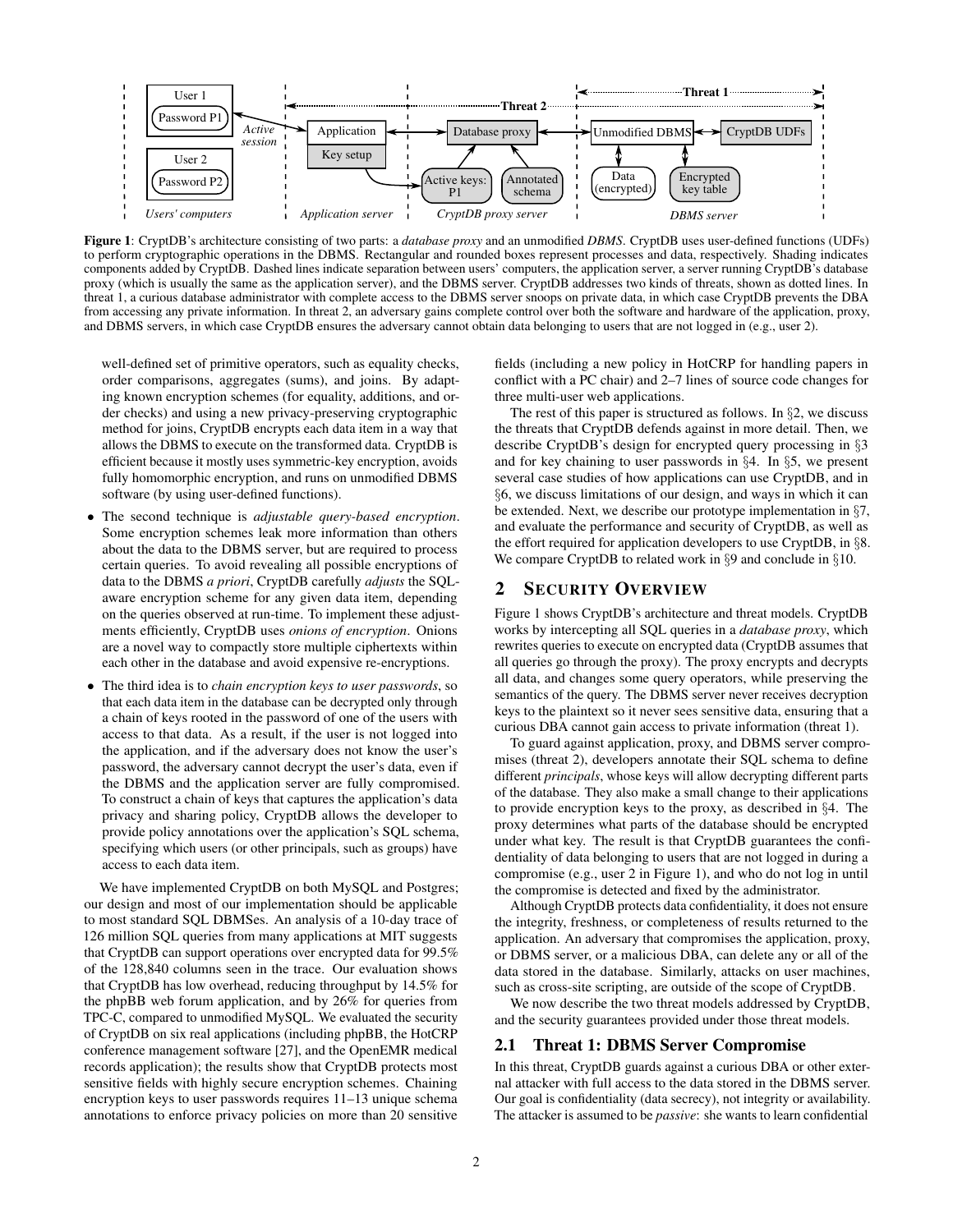data, but does not change queries issued by the application, query results, or the data in the DBMS. This threat includes DBMS software compromises, root access to DBMS machines, and even access to the RAM of physical machines. With the rise in database consolidation inside enterprise data centers, outsourcing of databases to public cloud computing infrastructures, and the use of third-party DBAs, this threat is increasingly important.

Approach. CryptDB aims to protect data confidentiality against this threat by executing SQL queries over encrypted data on the DBMS server. The proxy uses secret keys to encrypt all data inserted or included in queries issued to the DBMS. Our approach is to allow the DBMS server to perform query processing on encrypted data as it would on an unencrypted database, by enabling it to compute certain functions over the data items based on encrypted data. For example, if the DBMS needs to perform a GROUP BY on column *c*, the DBMS server should be able to determine which items in that column are equal to each other, but not the actual content of each item. Therefore, the proxy needs to enable the DBMS server to determine relationships among data necessary to process a query. By using SQL-aware encryption that adjusts dynamically to the queries presented, CryptDB is careful about what relations it reveals between tuples to the server. For instance, if the DBMS needs to perform only a GROUP BY on a column *c*, the DBMS server should not know the order of the items in column *c*, nor should it know any other information about other columns. If the DBMS is required to perform an ORDER BY, or to find the MAX or MIN, CryptDB reveals the order of items in that column, but not otherwise.

Guarantees. CryptDB provides confidentiality for data content and for names of columns and tables; CryptDB does not hide the overall table structure, the number of rows, the types of columns, or the approximate size of data in bytes. The security of CryptDB is *not perfect:* CryptDB reveals to the DBMS server relationships among data items that correspond to the *classes of computation* that queries perform on the database, such as comparing items for equality, sorting, or performing word search. The granularity at which CryptDB allows the DBMS to perform a class of computations is an entire column (or a group of joined columns, for joins), which means that even if a query requires equality checks for a few rows, executing that query on the server would require revealing that class of computation for an entire column. §[3.1](#page-3-0) describes how these classes of computation map to CryptDB's encryption schemes, and the information they reveal.

More intuitively, CryptDB provides the following properties:

- Sensitive data is never available in plaintext at the DBMS server.
- The information revealed to the DBMS server depends on the classes of computation required by the application's queries, subject to constraints specified by the application developer in the schema  $(\S 3.5.1)$  $(\S 3.5.1)$ :
	- 1. If the application requests no relational predicate filtering on a column, nothing about the data content leaks (other than its size in bytes).
	- 2. If the application requests equality checks on a column, CryptDB's proxy reveals which items repeat in that column (the histogram), but not the actual values.
	- 3. If the application requests order checks on a column, the proxy reveals the order of the elements in the column.
- The DBMS server cannot compute the (encrypted) results for queries that involve computation classes not requested by the application.

How close is CryptDB to "optimal" security? Fundamentally, optimal security is achieved by recent work in theoretical cryptography enabling any computation over encrypted data [\[18\]](#page-15-9); however, such proposals are prohibitively impractical. In contrast, CryptDB is practical, and in §[8.3,](#page-10-1) we demonstrate that it also provides significant security in practice. Specifically, we show that all or almost all of the most sensitive fields in the tested applications remain encrypted with highly secure encryption schemes. For such fields, CryptDB provides optimal security, assuming their value is independent of the pattern in which they are accessed (which is the case for medical information, social security numbers, etc). CryptDB is not optimal for fields requiring more revealing encryption schemes, but we find that most such fields are semi-sensitive (such as timestamps).

Finally, we believe that a passive attack model is realistic because malicious DBAs are more likely to read the data, which may be hard to detect, than to change the data or query results, which is more likely to be discovered. In §[9,](#page-13-0) we cite related work on data integrity that could be used in complement with our work. An active adversary that can insert or update data may be able to indirectly compromise confidentiality. For example, an adversary that modifies an email field in the database may be able to trick the application into sending a user's data to the wrong email address, when the user asks the application to email her a copy of her own data. Such active attacks on the DBMS fall under the second threat model, which we now discuss.

# 2.2 Threat 2: Arbitrary Threats

We now describe the second threat where the application server, proxy, and DBMS server infrastructures may be compromised arbitrarily. The approach in threat 1 is insufficient because an adversary can now get access to the keys used to encrypt the entire database.

The solution is to encrypt different data items (e.g., data belonging to different users) with different keys. To determine the key that should be used for each data item, developers annotate the application's database schema to express finer-grained confidentiality policies. A curious DBA still cannot obtain private data by snooping on the DBMS server (threat 1), and in addition, an adversary who compromises the application server or the proxy can now decrypt only data of currently logged-in users (which are stored in the proxy). Data of currently inactive users would be encrypted with keys not available to the adversary, and would remain confidential.

In this configuration, CryptDB provides strong guarantees in the face of *arbitrary* server-side compromises, including those that gain root access to the application or the proxy. CryptDB leaks at most the data of currently active users for the duration of the compromise, even if the proxy behaves in a Byzantine fashion. By "duration of a compromise", we mean the interval from the start of the compromise until any trace of the compromise has been erased from the system. For a read SQL injection attack, the duration of the compromise spans the attacker's SQL queries. In the above example of an adversary changing the email address of a user in the database, we consider the system compromised for as long as the attacker's email address persists in the database.

# <span id="page-2-0"></span>3 QUERIES OVER ENCRYPTED DATA

This section describes how CryptDB executes SQL queries over encrypted data. The threat model in this section is threat 1 from §[2.1.](#page-1-2) The DBMS machines and administrators are not trusted, but the application and the proxy are trusted.

CryptDB enables the DBMS server to execute SQL queries on encrypted data almost as if it were executing the same queries on plaintext data. Existing applications do not need to be changed. The DBMS's query plan for an encrypted query is typically the same as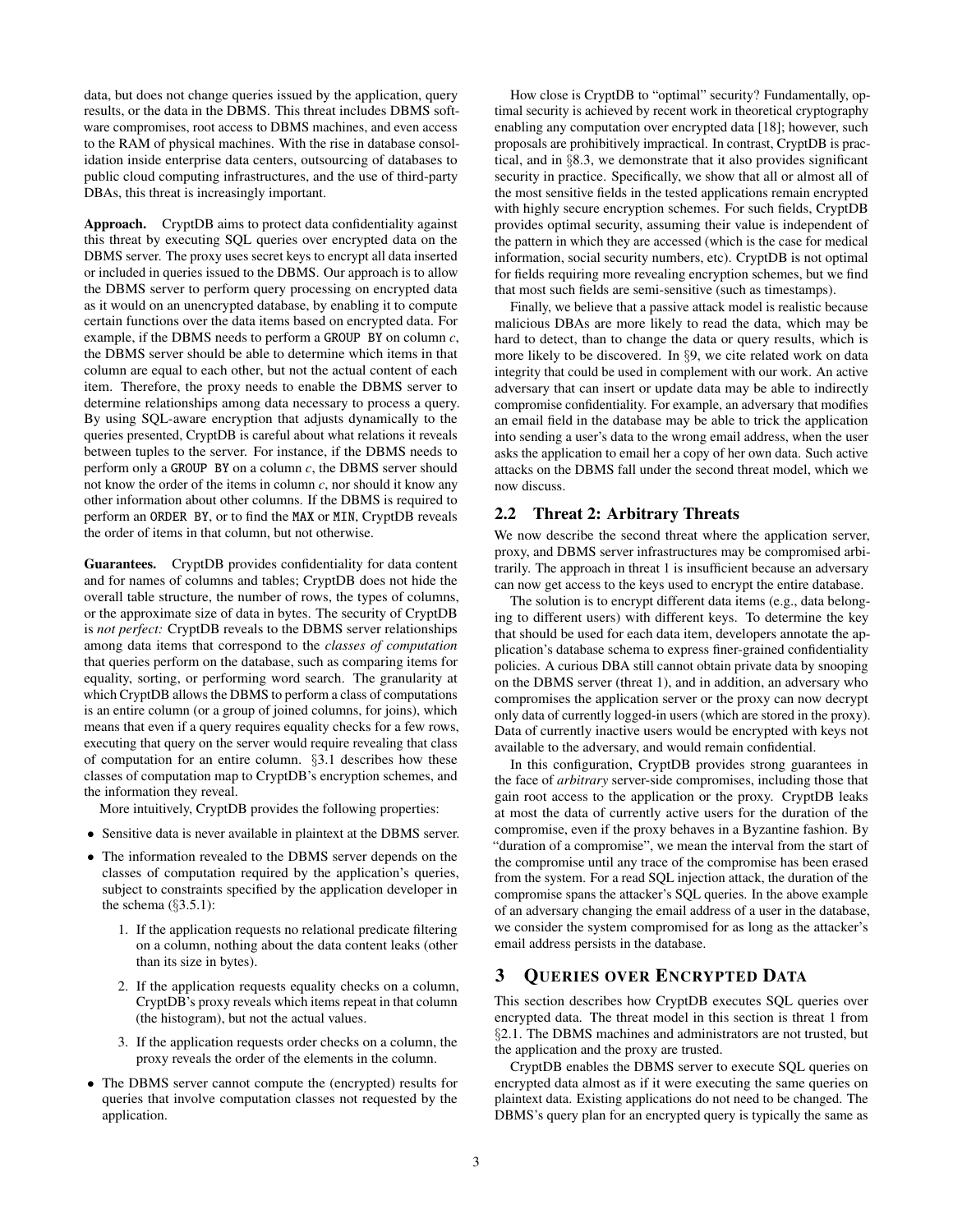for the original query, except that the operators comprising the query, such as selections, projections, joins, aggregates, and orderings, are performed on ciphertexts, and use modified operators in some cases.

CryptDB's proxy stores a secret master key *MK*, the database schema, and the current encryption layers of all columns. The DBMS server sees an anonymized schema (in which table and column names are replaced by opaque identifiers), encrypted user data, and some auxiliary tables used by CryptDB. CryptDB also equips the server with CryptDB-specific user-defined functions (UDFs) that enable the server to compute on ciphertexts for certain operations.

Processing a query in CryptDB involves four steps:

- 1. The application issues a query, which the proxy intercepts and rewrites: it anonymizes each table and column name, and, using the master key *MK*, encrypts each constant in the query with an encryption scheme best suited for the desired operation (§[3.1\)](#page-3-0).
- 2. The proxy checks if the DBMS server should be given keys to adjust encryption layers before executing the query, and if so, issues an UPDATE query at the DBMS server that invokes a UDF to adjust the encryption layer of the appropriate columns (§[3.2\)](#page-4-0).
- 3. The proxy forwards the encrypted query to the DBMS server, which executes it using standard SQL (occasionally invoking UDFs for aggregation or keyword search).
- 4. The DBMS server returns the (encrypted) query result, which the proxy decrypts and returns to the application.

### <span id="page-3-0"></span>3.1 SQL-aware Encryption

We now describe the encryption types that CryptDB uses, including a number of existing cryptosystems, an optimization of a recent scheme, and a new cryptographic primitive for joins. For each encryption type, we explain the security property that CryptDB requires from it, its functionality, and how it is implemented.

Random (RND). RND provides the maximum security in CryptDB: indistinguishability under an adaptive chosen-plaintext attack (IND-CPA); the scheme is probabilistic, meaning that two equal values are mapped to different ciphertexts with overwhelming probability. On the other hand, RND does not allow any computation to be performed efficiently on the ciphertext. An efficient construction of RND is to use a block cipher like AES or Blowfish in CBC mode together with a random initialization vector (IV). (We mostly use AES, except for integer values, where we use Blowfish for its 64-bit block size because the 128-bit block size of AES would cause the ciphertext to be significantly longer).

Since, in this threat model, CryptDB assumes the server does not change results, CryptDB does not require a stronger IND-CCA2 construction (which would be secure under a chosen-ciphertext attack). However, it would be straightforward to use an IND-CCA2 secure implementation of RND instead, such as a block cipher in UFE mode [\[13\]](#page-15-10), if needed.

Deterministic (DET). DET has a slightly weaker guarantee, yet it still provides strong security: it leaks only which encrypted values correspond to the same data value, by deterministically generating the same ciphertext for the same plaintext. This encryption layer allows the server to perform equality checks, which means it can perform selects with equality predicates, equality joins, GROUP BY, COUNT, DISTINCT, etc.

In cryptographic terms, DET should be a pseudo-random permutation (PRP) [\[20\]](#page-15-11). For 64-bit and 128-bit values, we use a block cipher with a matching block size (Blowfish and AES respectively); we make the usual assumption that the AES and Blowfish block ciphers are PRPs. We pad smaller values out to 64 bits, but for data that is longer than a single 128-bit AES block, the standard

CBC mode of operation leaks prefix equality (e.g., if two data items have an identical prefix that is at least 128 bits long). To avoid this problem, we use AES with a variant of the CMC mode [\[24\]](#page-15-12), which can be approximately thought of as one round of CBC, followed by another round of CBC with the blocks in the reverse order. Since the goal of DET is to reveal equality, we use a zero IV (or "tweak" [\[24\]](#page-15-12)) for our AES-CMC implementation of DET.

Order-preserving encryption (OPE). OPE allows order relations between data items to be established based on their encrypted values, without revealing the data itself. If  $x < y$ , then  $OPE<sub>K</sub>(x) < OPE<sub>K</sub>(y)$ , for any secret key *K*. Therefore, if a column is encrypted with OPE, the server can perform range queries when given encrypted constants  $OPE<sub>K</sub>(c<sub>1</sub>)$  and  $OPE<sub>K</sub>(c<sub>2</sub>)$  corresponding to the range  $[c_1, c_2]$ . The server can also perform ORDER BY, MIN, MAX, SORT, etc.

OPE is a weaker encryption scheme than DET because it reveals order. Thus, the CryptDB proxy will only reveal OPE-encrypted columns to the server if users request order queries on those columns. OPE has provable security guarantees [\[4\]](#page-14-3): the encryption is equivalent to a random mapping that preserves order.

The scheme we use [\[4\]](#page-14-3) is the first provably secure such scheme. Until CryptDB, there was no implementation nor any measure of the practicality of the scheme. The direct implementation of the scheme took 25 ms per encryption of a 32-bit integer on an Intel 2.8 GHz Q9550 processor. We improved the algorithm by using AVL binary search trees for batch encryption (e.g., database loads), reducing the cost of OPE encryption to 7 ms per encryption without affecting its security. We also implemented a hypergeometric sampler that lies at the core of OPE, porting a Fortran implementation from 1988 [\[25\]](#page-15-13).

Homomorphic encryption (HOM). HOM is a secure probabilistic encryption scheme (IND-CPA secure), allowing the server to perform computations on encrypted data with the final result decrypted at the proxy. While fully homomorphic encryption is prohibitively slow [\[10\]](#page-14-1), homomorphic encryption for specific operations is efficient. To support summation, we implemented the Paillier cryptosystem [\[35\]](#page-15-14). With Paillier, multiplying the encryptions of two values results in an encryption of the sum of the values, i.e.,  $HOM_K(x) \cdot HOM_K(y) = HOM_K(x+y)$ , where the multiplication is performed modulo some public-key value. To compute SUM aggregates, the proxy replaces SUM with calls to a UDF that performs Paillier multiplication on a column encrypted with HOM. HOM can also be used for computing averages by having the DBMS server return the sum and the count separately, and for incrementing values (e.g., SET  $id=id+1$ ), on which we elaborate shortly.

With HOM, the ciphertext is 2048 bits. In theory, it should be possible to pack multiple values from a single row into one HOM ciphertext for that row, using the scheme of Ge and Zdonik [\[17\]](#page-15-15), which would result in an amortized space overhead of  $2\times$  (e.g., a 32-bit value occupies 64 bits) for a table with many HOM-encrypted columns. However, we have not implemented this optimization in our prototype. This optimization would also complicate partialrow UPDATE operations that reset some—but not all—of the values packed into a HOM ciphertext.

Join (JOIN and OPE-JOIN). A separate encryption scheme is necessary to allow equality joins between two columns, because we use different keys for DET to prevent cross-column correlations. JOIN also supports all operations allowed by DET, and also enables the server to determine repeating values between two columns. OPE-JOIN enables joins by order relations. We provide a new cryptographic scheme for JOIN and we discuss it in §[3.4.](#page-5-0)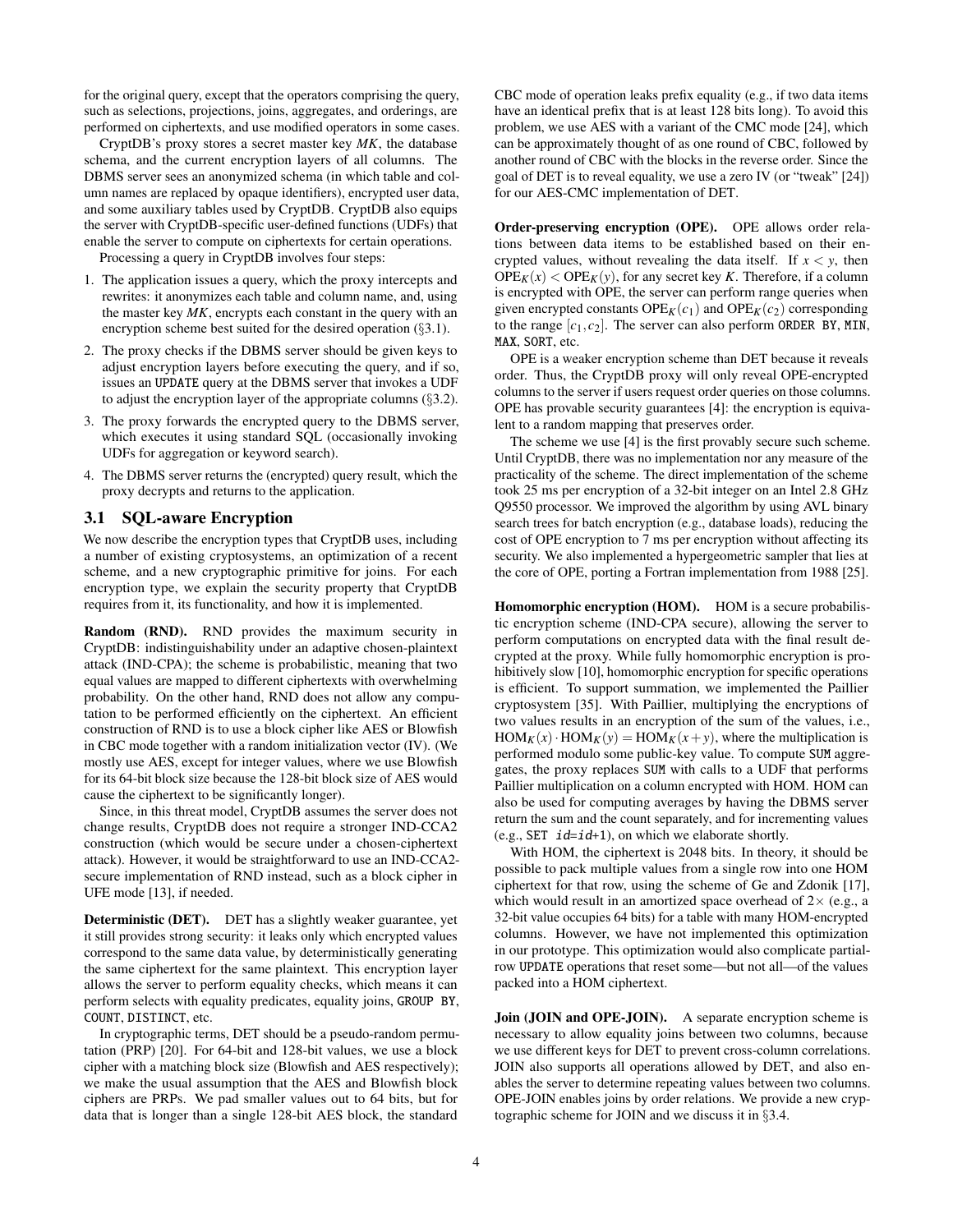

Figure 2: Onion encryption layers and the classes of computation they allow. Onion names stand for the operations they allow at some of their layers (Equality, Order, Search, and Addition). In practice, some onions or onion layers may be omitted, depending on column types or schema annotations provided by application developers (§[3.5.2\)](#page-7-1). DET and JOIN are often merged into a single onion layer, since JOIN is a concatenation of DET and JOIN-ADJ (§[3.4\)](#page-5-0). A random IV for RND (§[3.1\)](#page-3-0), shared by the RND layers in *Eq* and *Ord*, is also stored for each data item.

Word search (SEARCH). SEARCH is used to perform searches on encrypted text to support operations such as MySQL's LIKE operator. We implemented the cryptographic protocol of Song et al. [\[46\]](#page-15-16), which was not previously implemented by the authors; we also use their protocol in a different way, which results in better security guarantees. For each column needing SEARCH, we split the text into keywords using standard delimiters (or using a special keyword extraction function specified by the schema developer). We then remove repetitions in these words, randomly permute the positions of the words, and then encrypt each of the words using Song et al.'s scheme, padding each word to the same size. SEARCH is nearly as secure as RND: the encryption does not reveal to the DBMS server whether a certain word repeats in multiple rows, but it leaks the number of keywords encrypted with SEARCH; an adversary may be able to estimate the number of distinct or duplicate words (e.g., by comparing the size of the SEARCH and RND ciphertexts for the same data).

When the user performs a query such as SELECT \* FROM messages WHERE msg LIKE "% alice %", the proxy gives the DBMS server a token, which is an encryption of alice. The server cannot decrypt the token to figure out the underlying word. Using a user-defined function, the DBMS server checks if any of the word encryptions in any message match the token. In our approach, all the server learns from searching is whether a token matched a message or not, and this happens only for the tokens requested by the user. The server would learn the same information when returning the result set to the users, so the overall search scheme reveals the minimum amount of additional information needed to return the result.

Note that SEARCH allows CryptDB to only perform full-word keyword searches; it cannot support arbitrary regular expressions. For applications that require searching for multiple adjacent words, CryptDB allows the application developer to disable duplicate removal and re-ordering by annotating the schema, even though this is not the default. Based on our trace evaluation, we find that most uses of LIKE can be supported by SEARCH with such schema annotations. Of course, one can still combine multiple LIKE operators with AND and OR to check whether multiple independent words are in the text.

# <span id="page-4-0"></span>3.2 Adjustable Query-based Encryption

A key part of CryptDB's design is *adjustable query-based encryption*, which dynamically adjusts the layer of encryption on the DBMS server. Our goal is to use the most secure encryption schemes that enable running the requested queries. For example, if the application issues no queries that compare data items in a column, or that sort a column, the column should be encrypted with RND. For columns that require equality checks but not inequality checks, DET suffices. However, the query set is not always known in advance. Thus, we need an adaptive scheme that dynamically adjusts encryption strategies.

<span id="page-4-1"></span>Our idea is to encrypt each data item in one or more *onions*: that is, each value is dressed in layers of increasingly stronger encryption, as illustrated in Figures [2](#page-4-1) and [3.](#page-5-1) Each layer of each onion enables certain kinds of functionality as explained in the previous subsection. For example, outermost layers such as RND and HOM provide maximum security, whereas inner layers such as OPE provide more functionality.

Multiple onions are needed in practice, both because the computations supported by different encryption schemes are not always strictly ordered, and because of performance considerations (size of ciphertext and encryption time for nested onion layers). Depending on the type of the data (and any annotations provided by the application developer on the database schema, as discussed in §[3.5.2\)](#page-7-1), CryptDB may not maintain all onions for each column. For instance, the *Search* onion does not make sense for integers, and the *Add* onion does not make sense for strings.

For each layer of each onion, the proxy uses the same key for encrypting values in the same column, and different keys across tables, columns, onions, and onion layers. Using the same key for all values in a column allows the proxy to perform operations on a column without having to compute separate keys for each row that will be manipulated. (We use finer-grained encryption keys in §[4](#page-7-0) to reduce the potential amount of data disclosure in case of an application or proxy server compromise.) Using different keys across columns prevents the server from learning any additional relations. All of these keys are derived from the master key *MK*. For example, for table  $t$ , column  $c$ , onion  $o$ , and encryption layer  $l$ , the proxy uses the key

<span id="page-4-2"></span> $K_{t,c,o,l} = \text{PRP}_{MK}(\text{table } t, \text{column } c, \text{onion } o, \text{ layer } l),$  (1)

where PRP is a pseudorandom permutation (e.g., AES).

Each onion starts out encrypted with the most secure encryption scheme (RND for onions *Eq* and *Ord*, HOM for onion *Add*, and SEARCH for onion *Search*). As the proxy receives SQL queries from the application, it determines whether layers of encryption need to be removed. Given a predicate *P* on column *c* needed to execute a query on the server, the proxy first establishes what onion layer is needed to compute *P* on *c*. If the encryption of *c* is not already at an onion layer that allows *P*, the proxy strips off the onion layers to allow *P* on *c*, by sending the corresponding onion key to the server. The proxy never decrypts the data past the least-secure encryption onion layer (or past some other threshold layer, if specified by the application developer in the schema, §[3.5.1\)](#page-6-0).

CryptDB implements onion layer decryption using UDFs that run on the DBMS server. For example, in Figure [3,](#page-5-1) to decrypt onion *Ord* of column 2 in table 1 to layer OPE, the proxy issues the following query to the server using the DECRYPT RND UDF:

#### UPDATE Table1 SET

$$
C2-Ord = DECRYPT_RND(K, C2-Ord, C2-IV)
$$

where  $K$  is the appropriate key computed from Equation  $(1)$ . At the same time, the proxy updates its own internal state to remember that column *C2-Ord* in *Table1* is now at layer OPE in the DBMS. Each column decryption should be included in a transaction to avoid consistency problems with clients accessing columns being adjusted.

Note that onion decryption is performed entirely by the DBMS server. In the steady state, no server-side decryptions are needed, because onion decryption happens only when a new class of computation is requested on a column. For example, after an equality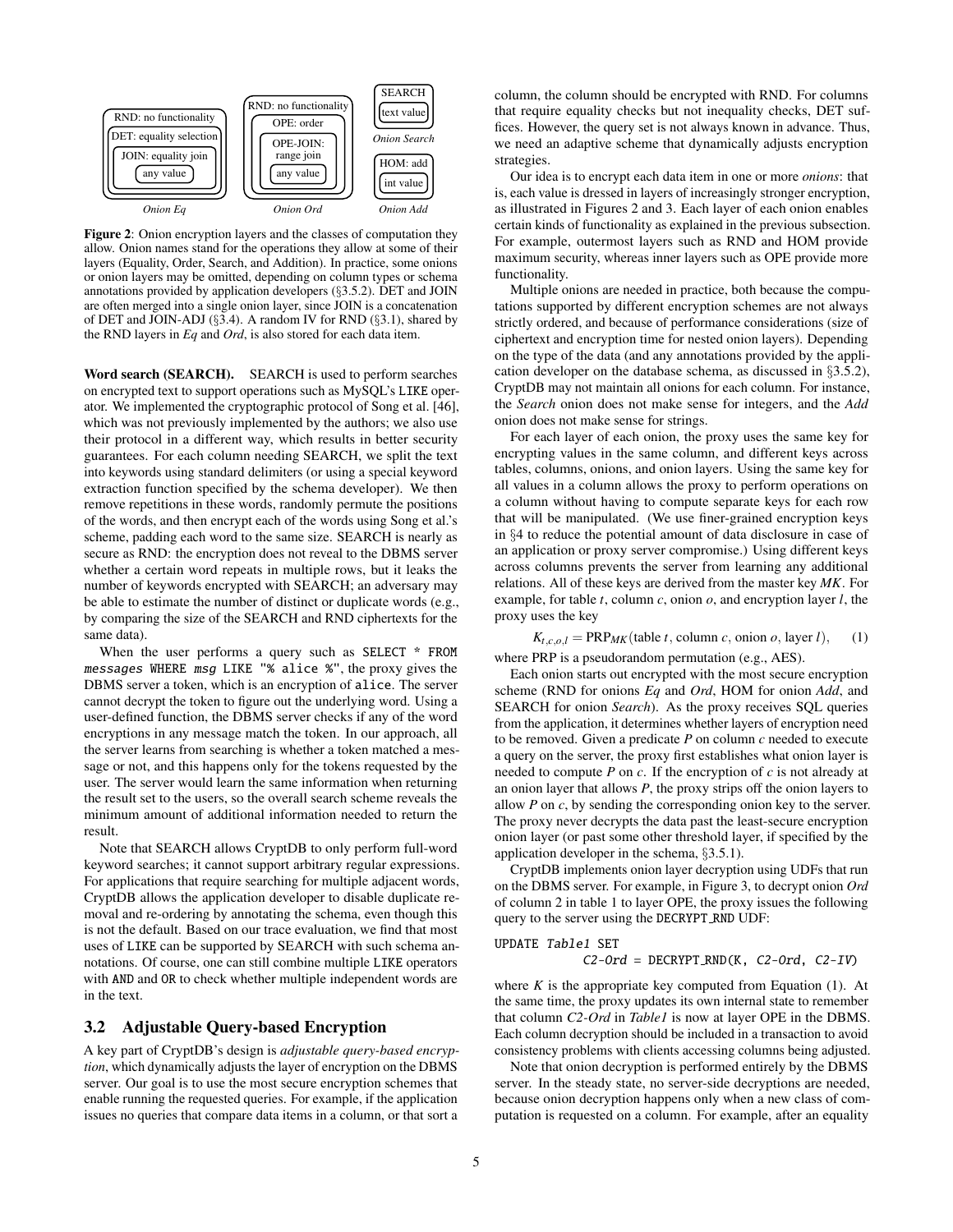| <b>Employees</b> |                     | <b>Table1</b> |  |  |  |  |  |  |                                                                      |
|------------------|---------------------|---------------|--|--|--|--|--|--|----------------------------------------------------------------------|
|                  | $ID \parallel Name$ |               |  |  |  |  |  |  | C1-IV   C1-Eq   C1-Ord   C1-Add   C2-IV   C2-Eq   C2-Ord   C2-Search |
|                  | $23$ Alice          |               |  |  |  |  |  |  | $x27c3$ $x2b82$ $xcb94$ $xc2e4$ $x8a13$ $xd1e3$ $x7eb1$ $x29b0$      |

<span id="page-5-1"></span>Figure 3: Data layout at the server. When the application creates the table shown on the left, the table created at the DBMS server is the one shown on the right. Ciphertexts shown are not full-length.

check is requested on a column and the server brings the column to layer DET, the column remains in that state, and future queries with equality checks require no decryption. This property is the insight into why CryptDB's overhead is modest in the steady state (see §[8\)](#page-10-0): the server mostly performs typical SQL processing.

### 3.3 Executing over Encrypted Data

Once the onion layers in the DBMS are at the layer necessary to execute a query, the proxy transforms the query to operate on these onions. In particular, the proxy replaces column names in a query with corresponding onion names, based on the class of computation performed on that column. For example, for the schema shown in Figure [3,](#page-5-1) a reference to the *Name* column for an equality comparison will be replaced with a reference to the *C2-Eq* column.

The proxy also replaces each constant in the query with a corresponding onion encryption of that constant, based on the computation in which it is used. For instance, if a query contains WHERE Name = 'Alice', the proxy encrypts 'Alice' by successively applying all encryption layers corresponding to onion *Eq* that have not yet been removed from *C2-Eq*.

Finally, the server replaces certain operators with UDF-based counterparts. For instance, the SUM aggregate operator and the + column-addition operator must be replaced with an invocation of a UDF that performs HOM addition of ciphertexts. Equality and order operators (such as = and <) do not need such replacement and can be applied directly to the DET and OPE ciphertexts.

Once the proxy has transformed the query, it sends the query to the DBMS server, receives query results (consisting of encrypted data), decrypts the results using the corresponding onion keys, and sends the decrypted result to the application.

Read query execution. To understand query execution over ciphertexts, consider the example schema shown in Figure [3.](#page-5-1) Initially, each column in the table is dressed in all onions of encryption, with RND, HOM, and SEARCH as outermost layers, as shown in Figure [2.](#page-4-1) At this point, the server can learn nothing about the data other than the number of columns, rows, and data size.

To illustrate when onion layers are removed, consider the query:

SELECT ID FROM Employees WHERE Name = 'Alice',

which requires lowering the encryption of *Name* to layer DET. To execute this query, the proxy first issues the query

#### UPDATE Table1 SET

 $C2-Eq = DECRYPT_RND(K_{TI,C2,Eq,RND}, C2-Eq, C2-IV)$ ,

where column *C2* corresponds to *Name*. The proxy then issues

SELECT C1-Eq, C1-IV FROM Table1 WHERE C2-Eq =  $x7...d$ ,

where column *C1* corresponds to *ID*, and where x7..d is the *Eq* onion encryption of "Alice" with keys *KT1*,*C2*,*Eq*,JOIN and *KT1*,*C2*,*Eq*,DET (see Figure [2\)](#page-4-1). Note that the proxy must request the random IV from column C1-IV in order to decrypt the RND ciphertext from C1-Eq. Finally, the proxy decrypts the results from the server using keys  $K_{T1,CI,Eq, \text{RND}}$ ,  $K_{T1,CI,Eq, \text{DET}}$ , and  $K_{T1,CI,Eq, \text{JON}}$ , obtains the result 23, and returns it to the application.

If the next query is SELECT COUNT(\*) FROM Employees WHERE Name = 'Bob', no server-side decryptions are necessary, and the proxy directly issues the query SELECT COUNT(\*) FROM

Table1 WHERE  $C2-Eq = xbb...4a$ , where xbb..4a is the *Eq* onion encryption of "Bob" using  $K_{T1,C2,Eq,$  JOIN and  $K_{T1,C2,Eq,$  DET.

Write query execution. To support INSERT, DELETE, and UPDATE queries, the proxy applies the same processing to the predicates (i.e., the WHERE clause) as for read queries. DELETE queries require no additional processing. For all INSERT and UPDATE queries that set the value of a column to a constant, the proxy encrypts each inserted column's value with each onion layer that has not yet been stripped off in that column.

The remaining case is an UPDATE that sets a column value based on an existing column value, such as salary=salary+1. Such an update would have to be performed using HOM, to handle additions. However, in doing so, the values in the OPE and DET onions would become stale. In fact, any hypothetical encryption scheme that simultaneously allows addition and direct comparison on the ciphertext is insecure: if a malicious server can compute the order of the items, and can increment the value by one, the server can repeatedly add one to each field homomorphically until it becomes equal to some other value in the same column. This would allow the server to compute the difference between any two values in the database, which is almost equivalent to knowing their values.

There are two approaches to allow updates based on existing column values. If a column is incremented and then only projected (no comparisons are performed on it), the solution is simple: when a query requests the value of this field, the proxy should request the HOM ciphertext from the *Add* onion, instead of ciphertexts from other onions, because the HOM value is up-to-date. For instance, this approach applies to increment queries in TPC-C. If a column is used in comparisons after it is incremented, the solution is to replace the update query with two queries: a SELECT of the old values to be updated, which the proxy increments and encrypts accordingly, followed by an UPDATE setting the new values. This strategy would work well for updates that affect a small number of rows.

Other DBMS features. Most other DBMS mechanisms, such as transactions and indexing, work the same way with CryptDB over encrypted data as they do over plaintext, with no modifications. For transactions, the proxy passes along any BEGIN, COMMIT, and ABORT queries to the DBMS. Since many SQL operators behave differently on NULLs than on non-NULL values, CryptDB exposes NULL values to the DBMS without encryption. CryptDB does not currently support stored procedures, although certain stored procedures could be supported by rewriting their code in the same way that CryptDB's proxy rewrites SQL statements.

The DBMS builds indexes for encrypted data in the same way as for plaintext. Currently, if the application requests an index on a column, the proxy asks the DBMS server to build indexes on that column's DET, JOIN, OPE, or OPE-JOIN onion layers (if they are exposed), but not for RND, HOM, or SEARCH. More efficient index selection algorithms could be investigated.

#### <span id="page-5-0"></span>3.4 Computing Joins

There are two kinds of joins supported by CryptDB: *equi-joins*, in which the join predicate is based on equality, and *range joins*, which involve order checks. To perform an equi-join of two encrypted columns, the columns should be encrypted with the same key so that the server can see matching values between the two columns. At the same time, to provide better privacy, the DBMS server should not be able to join columns for which the application did not request a join, so columns that are never joined should not be encrypted with the same keys.

If the queries that can be issued, or the pairs of columns that can be joined, are known *a priori*, equi-join is easy to support: CryptDB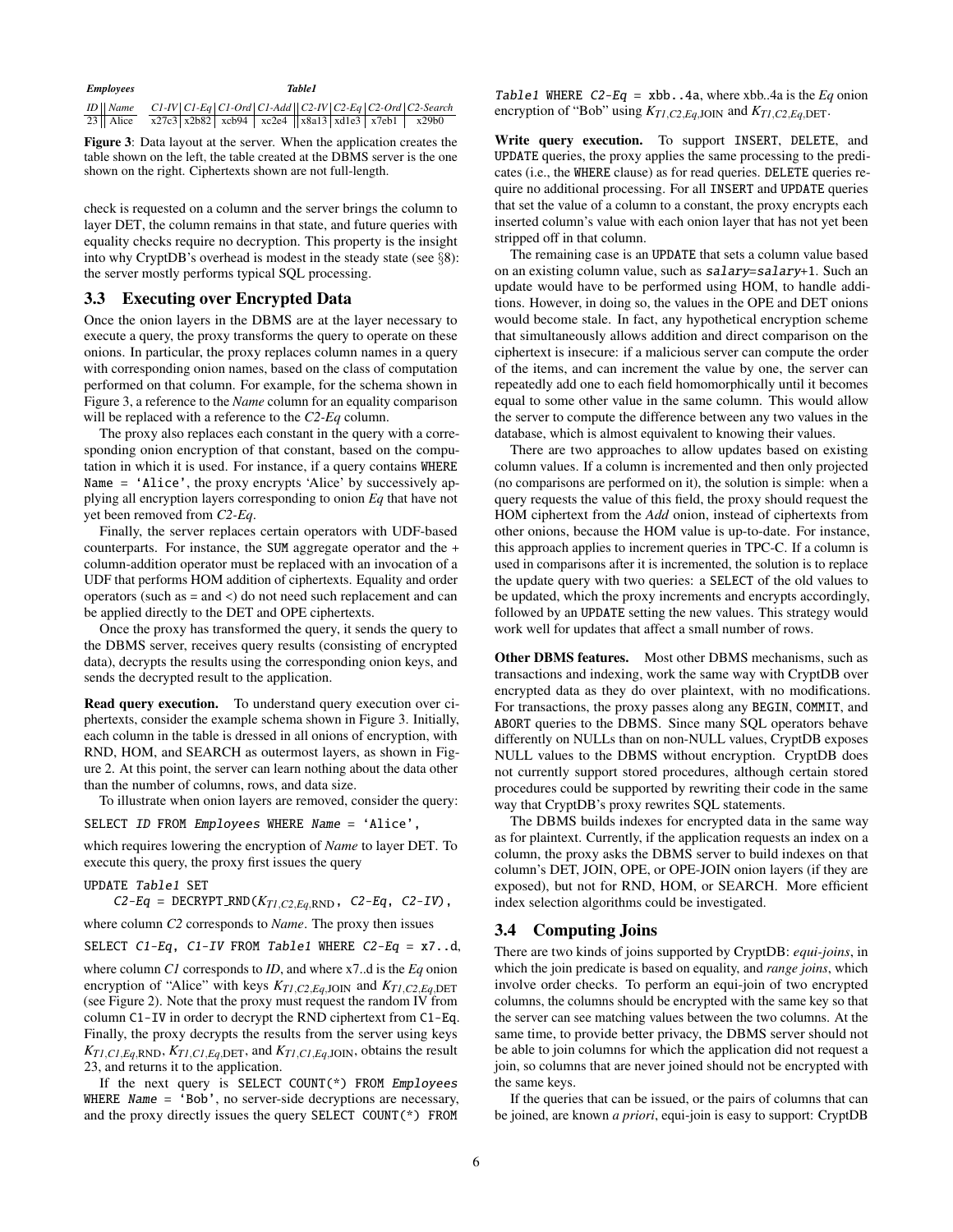can use the DET encryption scheme with the same key for each group of columns that are joined together. §[3.5](#page-6-1) describes how the proxy learns the columns to be joined in this case. However, the challenging case is when the proxy does not know the set of columns to be joined *a priori*, and hence does not know which columns should be encrypted with matching keys.

To solve this problem, we introduce a new cryptographic primitive, JOIN-ADJ (*adjustable join*), which allows the DBMS server to adjust the key of each column at runtime. Intuitively, JOIN-ADJ can be thought of as a keyed cryptographic hash with the additional property that hashes can be adjusted to change their key *without access to the plaintext*. JOIN-ADJ is a deterministic function of its input, which means that if two plaintexts are equal, the corresponding JOIN-ADJ values are also equal. JOIN-ADJ is collision-resistant, and has a sufficiently long output length (192 bits) to allow us to assume that collisions never happen in practice.

JOIN-ADJ is non-invertible, so we define the JOIN encryption scheme as  $JOIN(v) = JOIN-ADI(v) \parallel DET(v)$ , where  $\parallel$  denotes concatenation. This construction allows the proxy to decrypt a  $JOIN(v)$ column to obtain *v* by decrypting the DET component, and allows the DBMS server to check two JOIN values for equality by comparing the JOIN-ADJ components.

Each column is initially encrypted at the JOIN layer using a different key, thus preventing any joins between columns. When a query requests a join, the proxy gives the DBMS server an onion key to adjust the JOIN-ADJ values in one of the two columns, so that it matches the JOIN-ADJ key of the other column (denoted the *join-base* column). After the adjustment, the columns share the same JOIN-ADJ key, allowing the DBMS server to join them for equality. The DET components of JOIN remain encrypted with different keys.

Note that our adjustable join is transitive: if the user joins columns *A* and *B* and then joins columns *B* and *C*, the server can join *A* and *C*. However, the server cannot join columns in different "transitivity groups". For instance, if columns *D* and *E* were joined together, the DBMS server would not be able to join columns *A* and *D* on its own.

After an initial join query, the JOIN-ADJ values remain transformed with the same key, so no re-adjustments are needed for subsequent join queries between the same two columns. One exception is if the application issues another query, joining one of the adjusted columns with a third column, which causes the proxy to readjust the column to another join-base. To avoid oscillations and to converge to a state where all columns in a transitivity group share the same join-base, CryptDB chooses the first column in lexicographic order on table and column name as the join-base. For *n* columns, the overall maximum number of join transitions is  $n(n-1)/2$ .

For range joins, a similar dynamic re-adjustment scheme is difficult to construct due to lack of structure in OPE schemes. Instead, CryptDB requires that pairs of columns that will be involved in such joins be declared by the application ahead of time, so that matching keys are used for layer OPE-JOIN of those columns; otherwise, the same key will be used for all columns at layer OPE-JOIN. Fortunately, range joins are rare; they are not used in any of our example applications, and are used in only 50 out of 128,840 columns in a large SQL query trace we describe in §[8,](#page-10-0) corresponding to just three distinct applications.

JOIN-ADJ construction. Our algorithm uses elliptic-curve cryptography (ECC). JOIN-ADJ<sub>K</sub> $(v)$  is computed as

$$
JOIN-ADIK(v) := PK-PRFK0(v),
$$
 (2)

where  $K$  is the initial key for that table, column, onion, and layer,  $P$  is a point on an elliptic curve (being a public parameter), and  $\mathrm{PRF}_{K_0}$  is a pseudo-random function [\[20\]](#page-15-11) mapping values to a pseudorandom number, such as  $\text{AES}_{K_0}(\text{SHA}(v))$ , with  $K_0$  being a key that is the same for all columns and derived from *MK*. The "exponentiation" is in fact repeated geometric addition of elliptic curve points; it is considerably faster than RSA exponentiation.

When a query joins columns  $c$  and  $c'$ , each having keys  $K$  and  $K'$ at the join layer, the proxy computes  $\Delta K = K/K'$  (in an appropriate group) and sends it to the server. Then, given JOIN-ADJ $_{K'}(v)$  (the JOIN-ADJ values from column  $c'$ ) and  $\Delta K$ , the DBMS server uses a UDF to adjust the key in  $c'$  by computing:

$$
(\text{JOIN-ADI}_{K'}(v))^{ \Delta K} = P^{K' \cdot \text{PRF}_{K_0}(v) \cdot (K/K')}
$$

$$
= P^{K \cdot \text{PRF}_{K_0}(v)} = \text{JOIN-ADI}_{K}(v).
$$

Now columns  $c$  and  $c'$  share the same JOIN-ADJ key, and the DBMS server can perform an equi-join on  $c$  and  $c'$  by taking the JOIN-ADJ component of the JOIN onion ciphertext.

At a high level, the security of this scheme is that the server cannot infer join relations among groups of columns that were not requested by legitimate join queries, and that the scheme does not reveal the plaintext. We proved the security of this scheme based on the standard Elliptic-Curve Decisional Diffie-Hellman hardness assumption, and implemented it using a NIST-approved elliptic curve. We plan to publish a more detailed description of this algorithm and the proof on our web site [\[37\]](#page-15-17).

#### <span id="page-6-1"></span>3.5 Improving Security and Performance

Although CryptDB can operate with an unmodified and unannotated schema, as described above, its security and performance can be improved through several optional optimizations, as described below.

### <span id="page-6-0"></span>*3.5.1 Security Improvements*

Minimum onion layers. Application developers can specify the lowest onion encryption layer that may be revealed to the server for a specific column. In this way, the developer can ensure that the proxy will not execute queries exposing sensitive relations to the server. For example, the developer could specify that credit card numbers should always remain at RND or DET.

In-proxy processing. Although CryptDB can evaluate a number of predicates on the server, evaluating them in the proxy can improve security by not revealing additional information to the server. One common use case is a SELECT query that sorts on one of the selected columns, without a LIMIT on the number of returned columns. Since the proxy receives the entire result set from the server, sorting these results in the proxy does not require a significant amount of computation, and does not increase the bandwidth requirements. Doing so avoids revealing the OPE encryption of that column to the server.

Training mode. CryptDB provides a training mode, which allows a developer to provide a trace of queries and get the resulting onion encryption layers for each field, along with a warning in case some query is not supported. The developer can then examine the resulting encryption levels to understand what each encryption scheme leaks, as described in §[2.1.](#page-1-2) If some onion level is too low for a sensitive field, she should arrange to have the query processed in the proxy (as described above), or to process the data in some other fashion, such as by using a local instance of SQLite.

Onion re-encryption. In cases when an application performs infrequent queries requiring a low onion layer (e.g., OPE), CryptDB could be extended to re-encrypt onions back to a higher layer after the infrequent query finishes executing. This approach reduces leakage to attacks happening in the time window when the data is at the higher onion layer.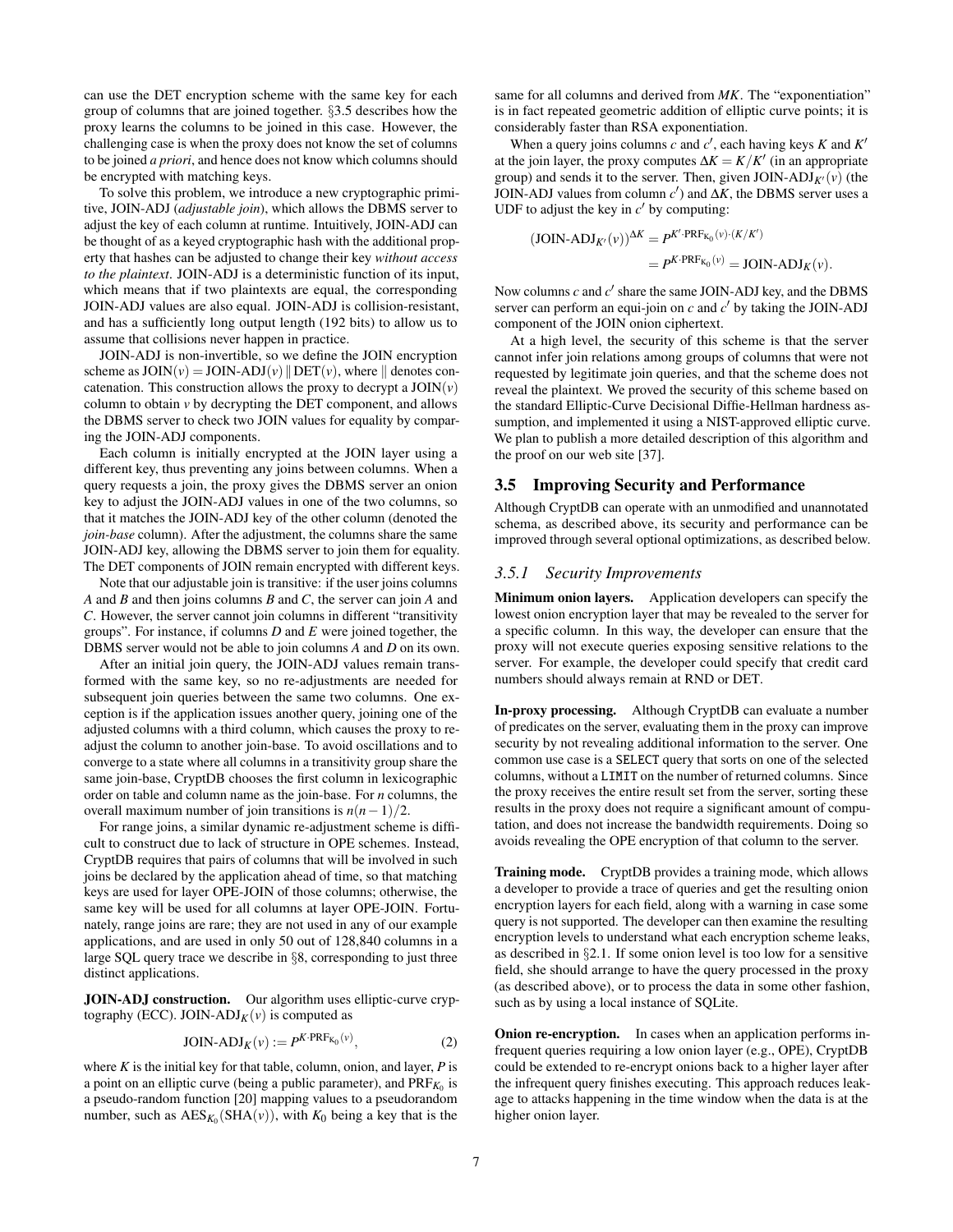# <span id="page-7-1"></span>*3.5.2 Performance Optimizations*

Developer annotations. By default, CryptDB encrypts all fields and creates all applicable onions for each data item based on its type. If many columns are not sensitive, the developer can instead provide explicit annotations indicating the sensitive fields (as described in §[4\)](#page-7-0), and leave the remaining fields in plaintext.

Known query set. If the developer knows some of the queries ahead of time, as is the case for many web applications, the developer can use the training mode described above to adjust onions to the correct layer *a priori*, avoiding the overhead of runtime onion adjustments. If the developer provides the exact query set, or annotations that certain functionality is not needed on some columns, CryptDB can also discard onions that are not needed (e.g., discard the *Ord* onion for columns that are not used in range queries, or discard the *Search* onion for columns where keyword search is not performed), discard onion layers that are not needed (e.g., the adjustable JOIN layer, if joins are known *a priori*), or discard the random IV needed for RND for some columns.

Ciphertext pre-computing and caching. The proxy spends a significant amount of time encrypting values used in queries with OPE and HOM. To reduce this cost, the proxy pre-computes (for HOM) and caches (for OPE) encryptions of frequently used constants under different keys. Since HOM is probabilistic, ciphertexts cannot be reused. Therefore, in addition, the proxy pre-computes HOM's Paillier  $r^n$  randomness values for future encryptions of any data. This optimization reduces the amount of CPU time spent by the proxy on OPE encryption, and assuming the proxy is occasionally idle to perform HOM pre-computation, it removes HOM encryption from the critical path.

## <span id="page-7-0"></span>4 MULTIPLE PRINCIPALS

We now extend the threat model to the case when the application infrastructure and proxy are also untrusted (threat 2). This model is especially relevant for a multi-user web site running a web and application server. To understand both the problems faced by a multiuser web application and CryptDB's solution to these problems, consider phpBB, a popular online web forum. In phpBB, each user has an account and a password, belongs to certain groups, and can send private messages to other users. Depending on their groups' permissions, users can read entire forums, only forum names, or not be able to read a forum at all.

There are several confidentiality guarantees that would be useful in phpBB. For example, we would like to ensure that a private message sent from one user to another is not visible to anyone else; that posts in a forum are accessible only to users in a group with access to that forum; and that the name of a forum is shown only to users belonging to a group that's allowed to view it. CryptDB provides these guarantees in the face of arbitrary compromises, thereby limiting the damage caused by a compromise.

Achieving these guarantees requires addressing two challenges. First, CryptDB must capture the application's access control policy for shared data at the level of SQL queries. To do this, CryptDB requires developers to annotate their database schema to specify principals and the data that each principal has access to, as described in §[4.1.](#page-7-2)

The second challenge is to reduce the amount of information that an adversary can gain by compromising the system. Our solution limits the leakage resulting from a compromised application or proxy server to just the data accessible to users who were logged in during the compromise. In particular, the attacker cannot access the data of users that were not logged in during the compromise. Leaking the data of active users in case of a compromise is unavoidable: given the impracticality of arbitrary computation on encrypted data, some data for active users must be decrypted by the application.

In CryptDB, each user has a key (e.g., her application-level password) that gives her access to her data. CryptDB encrypts different data items with different keys, and enforces the access control policy using chains of keys starting from user passwords and ending in the encryption keys of SQL data items, as described in §[4.2.](#page-8-1) When a user logs in, she provides her password to the proxy (via the application). The proxy uses this password to derive onion keys to process queries on encrypted data, as presented in the previous section, and to decrypt the results. The proxy can decrypt only the data that the user has access to, based on the access control policy. The proxy gives the decrypted data to the application, which can now compute on it. When the user logs out, the proxy deletes the user's key.

### <span id="page-7-2"></span>4.1 Policy Annotations

To express the data privacy policy of a database-backed application at the level of SQL queries, the application developer can annotate the schema of a database in CryptDB by specifying, for any subset of data items, which *principal* has access to it. A principal is an entity, such as a user or a group, over which it is natural to specify an access policy. Each SQL query involving an annotated data item requires the privilege of the corresponding principal. CryptDB defines its own notion of principals instead of using existing DBMS principals for two reasons: first, many applications do not map application-level users to DBMS principals in a sufficiently fine-grained manner, and second, CryptDB requires explicit delegation of privileges between principals that is difficult to extract in an automated way from an access control list specification.

An application developer annotates the schema using the three steps described below and illustrated in Figure [4.](#page-8-2) In all examples we show, italics indicate table and column names, and bold text indicates annotations added for CryptDB.

*Step 1.* The developer must define the *principal types* (using PRINCTYPE) used in her application, such as users, groups, or messages. A *principal* is an instance of a principal type, e.g., principal 5 of type user. There are two classes of principals: external and internal. External principals correspond to end users who explicitly authenticate themselves to the application using a password. When a user logs into the application, the application must provide the user password to the proxy so that the user can get the privileges of her external principal. Privileges of other (internal) principals can be acquired only through delegation, as described in Step 3. When the user logs out, the application must inform the proxy, so that the proxy forgets the user's password as well as any keys derived from the user's password.

*Step 2.* The developer must specify which columns in her SQL schema contain sensitive data, along with the principals that should have access to that data, using the ENC FOR annotation. CryptDB requires that for each private data item in a row, the name of the principal that should have access to that data be stored in another column in the same row. For example, in Figure [4,](#page-8-2) the decryption of *msgtext* x37a21f is available only to principal 5 of type msg.

*Step 3.* Programmers can specify rules for how to delegate the privileges of one principal to other principals, using the speaksfor relation [\[49\]](#page-15-18). For example, in phpBB, a user should also have the privileges of the groups she belongs to. Since many applications store such information in tables, programmers can specify to CryptDB how to infer delegation rules from rows in an existing table. In particular, programmers can annotate a table *T* with (*a* x) SPEAKS FOR (*b* y). This annotation indicates that each row present in that table specifies that principal *a* of type x speaks for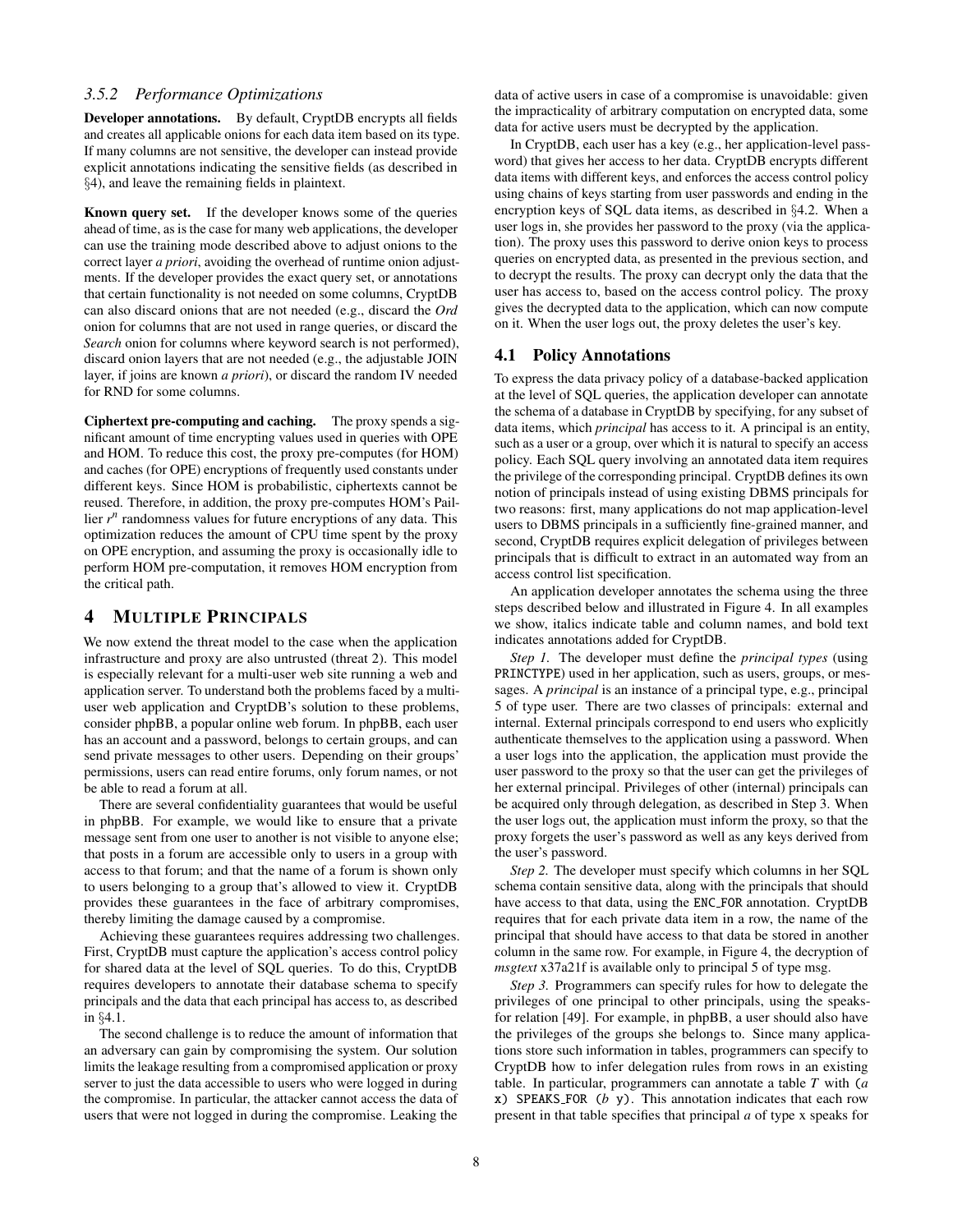

<span id="page-8-2"></span>Figure 4: Part of phpBB's schema with annotations to secure private messages. Only the sender and receiver may see the private message. An attacker that gains complete access to phpBB and the DBMS can access private messages of only currently active users.

principal *b* of type y, meaning that *a* has access to all keys that *b* has access to. Here, x and y must always be fixed principal types. Principal *b* is always specified by the name of a column in table *T*. On the other hand, *a* can be either the name of another column in the same table, a constant, or *T2*.*col*, meaning *all* principals from column *col* of table *T2*. For example, in Figure [4,](#page-8-2) principal "Bob" of type physical user speaks for principal 2 of type user, and in Figure [6,](#page-9-2) all principals in the *contactId* column from table *PCMember* (of type contact) speak for the *paperId* principal of type review. Optionally, the programmer can specify a predicate, whose inputs are values in the same row, to specify a condition under which delegation should occur, such as excluding conflicts in Figure [6.](#page-9-2) §[5](#page-8-0) provides more examples of using annotations to secure applications.

# <span id="page-8-1"></span>4.2 Key Chaining

Each principal (i.e., each instance of each principal type) is associated with a secret, randomly chosen key. If principal *B* speaks for principal *A* (as a result of some SPEAKS\_FOR annotation), then principal *A*'s key is encrypted using principal *B*'s key, and stored as a row in the special *access keys* table in the database. This allows principal *B* to gain access to principal *A*'s key. For example, in Figure [4,](#page-8-2) to give users 1 and 2 access to message 5, the key of msg 5 is encrypted with the key of user 1, and also separately encrypted with the key of user 2.

Each sensitive field is encrypted with the key of the principal in the ENC FOR annotation. CryptDB encrypts the sensitive field with onions in the same way as for single-principal CryptDB, except that onion keys are derived from a principal's key as opposed to a global master key.

The key of each principal is a combination of a symmetric key and a public–private key pair. In the common case, CryptDB uses the symmetric key of a principal to encrypt any data and other principals' keys accessible to this principal, with little CPU cost. However, this

is not always possible, if some principal is not currently online. For example, in Figure [4,](#page-8-2) suppose Bob sends message 5 to Alice, but Alice (user 1) is not online. This means that CryptDB does not have access to user 1's key, so it will not be able to encrypt message 5's key with user 1's symmetric key. In this case, CryptDB looks up the public key of the principal (i.e., user 1) in a second table, *public keys*, and encrypts message 5's key using user 1's public key. When user 1 logs in, she will be able to use the secret key part of her key to decrypt the key for message 5 (and re-encrypt it under her symmetric key for future use).

For external principals (i.e., physical users), CryptDB assigns a random key just as for any other principal. To give an external user access to the corresponding key on login, CryptDB stores the key of each external principal in a third table, *external keys*, encrypted with the principal's password. This allows CryptDB to obtain a user's key given the user's password, and also allows a user to change her password without changing the key of the principal.

When a table with a SPEAKS FOR relation is updated, CryptDB must update the *access keys* table accordingly. To insert a new row into *access keys* for a new SPEAKS FOR relation, the proxy must have access to the key of the principal whose privileges are being delegated. This means that an adversary that breaks into an application or proxy server cannot create new SPEAKS FOR relations for principals that are not logged in, because neither the proxy nor the adversary have access to their keys. If a SPEAKS FOR relation is removed, CryptDB revokes access by removing the corresponding row from *access keys*.

When encrypting data in a query or decrypting data from a result, CryptDB follows key chains starting from passwords of users logged in until it obtains the desired keys. As an optimization, when a user logs in, CryptDB's proxy loads the keys of some principals to which the user has access (in particular, those principal types that do not have too many principal instances—e.g., for groups the user is in, but not for messages the user received).

Applications inform CryptDB of users logging in or out by issuing INSERT and DELETE SQL queries to a special table *cryptdb active* that has two columns, *username* and *password*. The proxy intercepts all queries for *cryptdb active*, stores the passwords of logged-in users in memory, and never reveals them to the DBMS server.

CryptDB guards the data of inactive users at the time of an attack. If a compromise occurs, CryptDB provides a bound on the data leaked, allowing the administrators to not issue a blanket warning to *all* the users of the system. In this respect, CryptDB is different from other approaches to database security (see §[9\)](#page-13-0). However, some special users such as administrators with access to a large pool of data enable a larger compromise upon an attack. To avoid attacks happening when the administrator is logged in, the administrator should create a separate user account with restricted permissions when accessing the application as a regular user. Also, as good practice, an application should automatically log out users who have been inactive for some period of time.

# <span id="page-8-0"></span>5 APPLICATION CASE STUDIES

In this section, we explain how CryptDB can be used to secure three existing multi-user web applications. For brevity, we show simplified schemas, omitting irrelevant fields and type specifiers. Overall, we find that once a programmer specifies the principals in the application's schema, and the delegation rules for them using SPEAKS FOR, protecting additional sensitive fields just requires additional ENC FOR annotations.

phpBB is a widely used open source forum with a rich set of access control settings. Users are organized in groups; both users and groups have a variety of access permissions that the application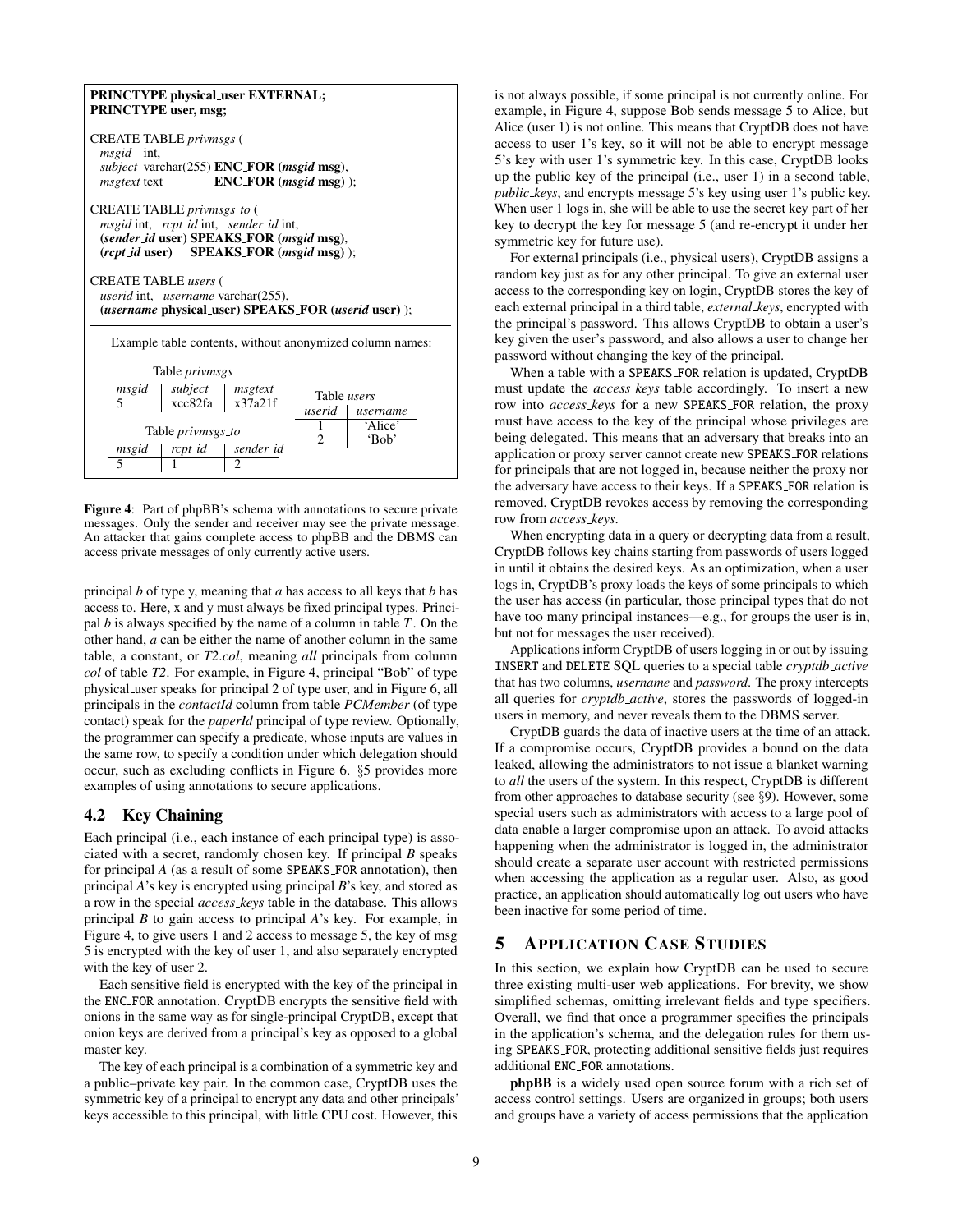| <b>PRINCTYPE physical_user EXTERNAL;</b><br>PRINCTYPE user, group, forum_post, forum_name;                                                                                                                                                       |
|--------------------------------------------------------------------------------------------------------------------------------------------------------------------------------------------------------------------------------------------------|
| CREATE TABLE users (userid int, username varchar(255),<br>( <i>username</i> physical_user) SPEAKS_FOR ( <i>userid</i> user) );                                                                                                                   |
| CREATE TABLE <i>usergroup</i> ( <i>userid</i> int, <i>groupid</i> int,<br>( <i>userid</i> user) SPEAKS_FOR ( <i>groupid</i> group) );                                                                                                            |
| CREATE TABLE <i>aclgroups</i> ( <i>groupid</i> int, <i>forumid</i> int, <i>optionid</i> int,<br>(groupid group) SPEAKS_FOR (forumid forum_post)<br>IF optionid= $20$ ,<br>(groupid group) SPEAKS_FOR (forumid forum_name)<br>IF optionid= $14$ : |
| CREATE TABLE posts (postid int, forumid int,<br><i>post</i> text <b>ENC_FOR</b> (forumid forum_post) );                                                                                                                                          |
| CREATE TABLE forum (forumid int,<br>name varchar(255) ENC_FOR (forumid forum_name) );                                                                                                                                                            |

<span id="page-9-3"></span>Figure 5: Annotated schema for securing access to posts in phpBB. A user has access to see the content of posts in a forum if any of the groups that the user is part of has such permissions, indicated by *optionid* 20 in the *aclgroups* table for the corresponding *forumid* and *groupid*. Similarly, *optionid* 14 enables users to see the forum's name.

administrator can choose. We already showed how to secure private messages between two users in phpBB in Figure [4.](#page-8-2) A more detailed case is securing access to posts, as shown in Figure [5.](#page-9-3) This example shows how to use predicates (e.g., IF optionid= $\ldots$ ) to implement a conditional speaks-for relation on principals, and also how one column (*forumid*) can be used to represent multiple principals (of different type) with different privileges. There are more ways to gain access to a post, but we omit them here for brevity.

HotCRP is a popular conference review application [\[27\]](#page-15-8). A key policy for HotCRP is that PC members cannot see who reviewed their own (or conflicted) papers. Figure [6](#page-9-2) shows CryptDB annotations for HotCRP's schema to enforce this policy. Today, HotCRP cannot prevent a curious or careless PC chair from logging into the database server and seeing who wrote each review for a paper that she is in conflict with. As a result, conferences often set up a second server to review the chair's papers or use inconvenient outof-band emails. With CryptDB, a PC chair cannot learn who wrote each review for her paper, even if she breaks into the application or database, since she does not have the decryption key.<sup>[1](#page-9-4)</sup> The reason is that the SQL predicate "NoConflict" checks if a PC member is conflicted with a paper and prevents the proxy from providing access to the PC chair in the key chain. (We assume the PC chair does not modify the application to log the passwords of other PC members to subvert the system.)

grad-apply is a graduate admissions system used by MIT EECS. We annotated its schema to allow an applicant's folder to be accessed only by the respective applicant and any faculty using (reviewers.reviewer id reviewer), meaning all reviewers, SPEAKS FOR (candidate id candidate) in table *candi*dates, and ... SPEAKS\_FOR (letter\_id letter) in table *letters*. The applicant can see all of her folder data except for letters of recommendation. Overall, grad-apply has simple access control and therefore simple annotations.

PRINCTYPE physical user EXTERNAL; PRINCTYPE contact, review; CREATE TABLE *ContactInfo* ( *contactId* int, *email* varchar(120), (*email* physical user) SPEAKS FOR (*contactId* contact) ); CREATE TABLE *PCMember* ( *contactId* int ); CREATE TABLE *PaperConflict* ( *paperId* int, *contactId* int ); CREATE TABLE *PaperReview* ( *paperId* int,<br>*reviewerId* int *int* **ENC\_FOR** (*paperId* review), *commentsToPC* text ENC FOR (*paperId* review), (*PCMember*.*contactId* contact) SPEAKS FOR (*paperId* review) IF NoConflict(*paperId*, *contactId*) ); NoConflict (paperId, contactId): /\* Define a SQL function \*/ (SELECT COUNT(\*) FROM *PaperConflict* c WHERE c.*paperId* = paperId AND c.*contactId* = contactId) = 0;

<span id="page-9-2"></span>Figure 6: Annotated schema for securing reviews in HotCRP. Reviews and the identity of reviewers providing the review will be available only to PC members (table *PCMember* includes PC chairs) who are not conflicted, and PC chairs cannot override this restriction.

# <span id="page-9-0"></span>6 DISCUSSION

CryptDB's design supports most relational queries and aggregates on standard data types, such as integers and text/varchar types. Additional operations can be added to CryptDB by extending its existing onions, or adding new onions for specific data types (e.g., spatial and multi-dimensional range queries [\[43\]](#page-15-19)). Alternatively, in some cases, it may be possible to map complex unsupported operation to simpler ones (e.g., extracting the month out of an encrypted date is easier if the date's day, month, and year fields are encrypted separately).

There are certain computations CryptDB cannot support on encrypted data. For example, it does not support both computation and comparison on the same column, such as WHERE salary > age\*2+10. CryptDB can process a part of this query, but it would also require some processing on the proxy. In CryptDB, such a query should be (1) rewritten into a sub-query that selects a whole column, SELECT age\*2+10 FROM ..., which CryptDB computes using HOM, and (2) re-encrypted in the proxy, creating a new column (call it *aux*) on the DBMS server consisting of the newly encrypted values. Finally, the original query with the predicate WHERE  $salary > aux$  should be run. We have not been affected by this limitation in our test applications (TPC-C, phpBB, HotCRP, and grad-apply).

In multi-principal mode, CryptDB cannot perform server-side computations on values encrypted for different principals, even if the application has the authority of all principals in question, because the ciphertexts are encrypted with different keys. For some computations, it may be practical for the proxy to perform the computation after decrypting the data, but for others (e.g., large-scale aggregates) this approach may be too expensive. A possible extension to CryptDB to support such queries may be to maintain multiple ciphertexts for such values, encrypted under different keys.

# <span id="page-9-1"></span>7 IMPLEMENTATION

The CryptDB proxy consists of a C++ library and a Lua module. The C++ library consists of a query parser; a query encryptor/rewriter, which encrypts fields or includes UDFs in the query; and a result decryption module. To allow applications to transparently use CryptDB, we used MySQL proxy [\[47\]](#page-15-20) and implemented a Lua module that passes queries and results to and from our C++ module. We implemented our new cryptographic protocols using NTL [\[44\]](#page-15-21). Our

<span id="page-9-4"></span><sup>1</sup>Fully implementing this policy would require setting up two PC chairs: a main chair, and a backup chair responsible for reviews of the main chair's papers. HotCRP allows the PC chair to impersonate other PC members, so CryptDB annotations would be used to prevent the main chair from gaining access to keys of reviewers assigned to her paper.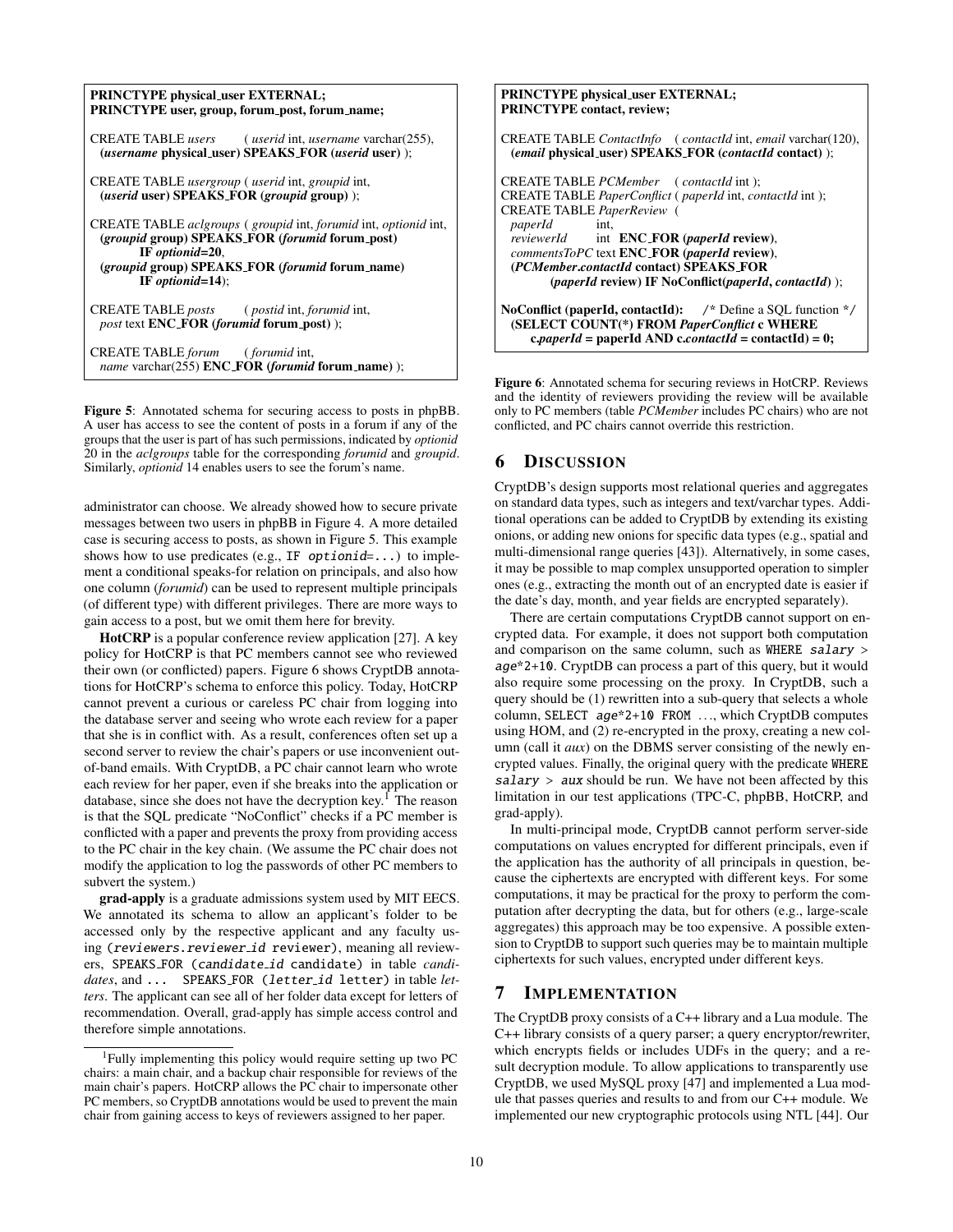|                 | <b>Databases</b> | <b>Tables</b> | <b>Columns</b> |
|-----------------|------------------|---------------|----------------|
| Complete schema | 8.548            | 177.154       | 1.244.216      |
| Used in query   | 1.193            | 18,162        | 128,840        |

Figure 7: Number of databases, tables, and columns on the sql.mit.edu MySQL server, used for trace analysis, indicating the total size of the schema, and the part of the schema seen in queries during the trace period.

CryptDB implementation consists of ∼18,000 lines of C++ code and ∼150 lines of Lua code, with another ∼10,000 lines of test code.

CryptDB is portable and we have implemented versions for both Postgres 9.0 and MySQL 5.1. Our initial Postgres-based implementation is described in an earlier technical report [\[39\]](#page-15-22). Porting CryptDB to MySQL required changing only 86 lines of code, mostly in the code for connecting to the MySQL server and declaring UDFs. As mentioned earlier, CryptDB does not change the DBMS; we implement all server-side functionality with UDFs and server-side tables. CryptDB's design, and to a large extent our implementation, should work on top of any SQL DBMS that supports UDFs.

### <span id="page-10-0"></span>8 EXPERIMENTAL EVALUATION

In this section, we evaluate four aspects of CryptDB: the difficulty of modifying an application to run on top of CryptDB, the types of queries and applications CryptDB is able to support, the level of security CryptDB provides, and the performance impact of using CryptDB. For this analysis, we use seven applications as well as a large trace of SQL queries.

We evaluate the effectiveness of our annotations and the needed application changes on the three applications we described in §[5](#page-8-0) (phpBB, HotCRP, and grad-apply), as well as on a TPC-C query mix (a standard workload in the database industry). We then analyze the functionality and security of CryptDB on three more applications, on TPC-C, and on a large trace of SQL queries. The additional three applications are OpenEMR, an electronic medical records application storing private medical data of patients; the web application of an MIT class (6.02), storing students' grades; and PHP-calendar, storing people's schedules. The large trace of SQL queries comes from a popular MySQL server at MIT, sql.mit.edu. This server is used primarily by web applications running on scripts.mit.edu, a shared web application hosting service operated by MIT's Student Information Processing Board (SIPB). In addition, this SQL server is used by a number of applications that run on other machines and use sql.mit.edu only to store their data. Our query trace spans about ten days, and includes approximately 126 million queries. Figure [7](#page-10-2) summarizes the schema statistics for sql.mit.edu; each database is likely to be a separate instance of some application.

Finally, we evaluate the overall performance of CryptDB on the phpBB application and on a query mix from TPC-C, and perform a detailed analysis through microbenchmarks.

In the six applications (not counting TPC-C), we only encrypt sensitive columns, according to a manual inspection. Some fields were clearly sensitive (e.g., grades, private message, medical information), but others were only marginally so (e.g., the time when a message was posted). There was no clear threshold between sensitive or not, but it was clear to us which fields were definitely sensitive. In the case of TPC-C, we encrypt all the columns in the database in single-principal mode so that we can study the performance and functionality of a fully encrypted DBMS. All fields are considered for encryption in the large query trace as well.

## <span id="page-10-3"></span>8.1 Application Changes

Figure [8](#page-11-0) summarizes the amount of programmer effort required to use CryptDB in three multi-user web applications and in the single<span id="page-10-2"></span>principal TPC-C queries. The results show that, for multi-principal mode, CryptDB required between 11 and 13 unique schema annotations (29 to 111 in total), and 2 to 7 lines of code changes to provide user passwords to the proxy, in order to secure sensitive information stored in the database. Part of the simplicity is because securing an additional column requires just one annotation in most cases. For the single-principal TPC-C queries, using CryptDB required no application annotations at all.

#### 8.2 Functional Evaluation

To evaluate what columns, operations, and queries CryptDB can support, we analyzed the queries issued by six web applications (including the three applications we analyzed in §[8.1\)](#page-10-3), the TPC-C queries, and the SQL queries from sql.mit.edu. The results are shown in the left half of Figure [9.](#page-11-1)

CryptDB supports most queries; the number of columns in the "needs plaintext" column, which counts columns that cannot be processed in encrypted form by CryptDB, is small relative to the total number of columns. For PHP-calendar and OpenEMR, CryptDB does not support queries on certain sensitive fields that perform string manipulation (e.g., substring and lowercase conversions) or date manipulation (e.g., obtaining the day, month, or year of an encrypted date). However, if these functions were precomputed with the result added as standalone columns (e.g., each of the three parts of a date were encrypted separately), CryptDB would support these queries.

The next two columns, "needs HOM" and "needs SEARCH", reflect the number of columns for which that encryption scheme is needed to process some queries. The numbers suggest that these encryption schemes are important; without these schemes, CryptDB would be unable to support those queries.

Based on an analysis of the larger sql.mit.edu trace, we found that CryptDB should be able to support operations over all but 1,094 of the 128,840 columns observed in the trace. The "in-proxy processing" shows analysis results where we assumed the proxy can perform some lightweight operations on the results returned from the DBMS server. Specifically, this included any operations that are not needed to compute the set of resulting rows or to aggregate rows (that is, expressions that do not appear in a WHERE, HAVING, or GROUP BY clause, or in an ORDER BY clause with a LIMIT, and are not aggregate operators). With in-proxy processing, CryptDB should be able to process queries over encrypted data over all but 571 of the 128,840 columns, thus supporting 99.5% of the columns.

Of those 571 columns, 222 use a bitwise operator in a WHERE clause or perform bitwise aggregation, such as the Gallery2 application, which uses a bitmask of permission fields and consults them in WHERE clauses. Rewriting the application to store the permissions in a different way would allow CryptDB to support such operations. Another 205 columns perform string processing in the WHERE clause, such as comparing whether lowercase versions of two strings match. Storing a keyed hash of the lowercase version of each string for such columns, similar to the JOIN-ADJ scheme, could support case-insensitive equality checks for ciphertexts. 76 columns are involved in mathematical transformations in the WHERE clause, such as manipulating dates, times, scores, and geometric coordinates. 41 columns invoke the LIKE operator with a column reference for the pattern; this is typically used to check a particular value against a table storing a list of banned IP addresses, usernames, URLs, etc. Such a query can also be rewritten if the data items are sensitive.

#### <span id="page-10-1"></span>8.3 Security Evaluation

To understand the amount of information that would be revealed to the adversary in practice, we examine the steady-state onion levels of different columns for a range of applications and queries. To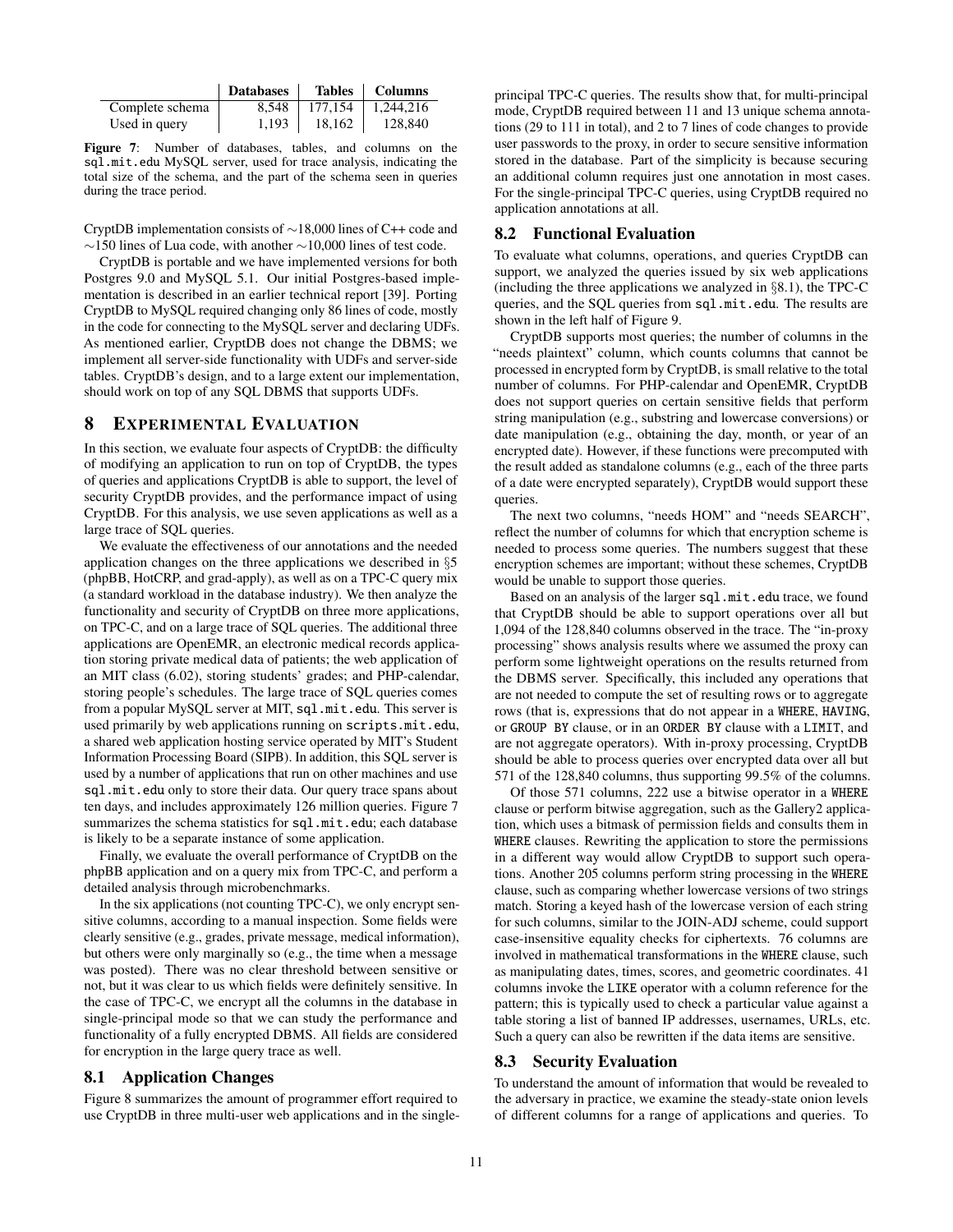| Application             | <b>Annotations</b>       | Login/logout code | Sensitive fields secured, and examples of such fields           |
|-------------------------|--------------------------|-------------------|-----------------------------------------------------------------|
| phpBB                   | $31(11)$ unique)         | 7 lines           | 23: private messages (content, subject), posts, forums          |
| <b>HotCRP</b>           | $29(12 \text{ unique})$  | 2 lines           | 22: paper content and paper information, reviews                |
| grad-apply              | $111(13 \text{ unique})$ | 2 lines           | 103: student grades (61), scores (17), recommendations, reviews |
| $TPC-C$ (single princ.) |                          |                   | 92: all the fields in all the tables encrypted                  |

Figure 8: Number of annotations the programmer needs to add to secure sensitive fields, lines of code to be added to provide CryptDB with the passwords of users, and the number of sensitive fields that CryptDB secures with these annotations, for three different applications. We count as one annotation each invocation of our three types of annotations and any SQL predicate used in a SPEAKS FOR annotation. Since multiple fields in the same table are usually encrypted for the same principal (e.g., message subject and content), we also report unique annotations.

| <b>Application</b>                      | Total   | <b>Needs</b><br>Consider<br><b>Needs</b><br><b>Needs</b><br>Non-plaintext cols. with MinEnc: |           |            |               | <b>Most sensitive</b> |               |               |            |               |
|-----------------------------------------|---------|----------------------------------------------------------------------------------------------|-----------|------------|---------------|-----------------------|---------------|---------------|------------|---------------|
|                                         | cols.   | for enc.                                                                                     | plaintext | <b>HOM</b> | <b>SEARCH</b> | <b>RND</b>            | <b>SEARCH</b> | <b>DET</b>    | <b>OPE</b> | cols. at HIGH |
| phpBB                                   | 563     | 23                                                                                           |           |            |               | 21                    |               |               |            | 6/6           |
| HotCRP                                  | 204     | 22                                                                                           |           |            |               | 18                    |               |               |            | 18/18         |
| grad-apply                              | 706     | 103                                                                                          |           |            |               | 95                    |               |               |            | 94/94         |
| OpenEMR                                 | .297    | 566                                                                                          |           |            |               | 526                   |               | 12            | 19         | 525/540       |
| MIT 6.02                                | 15      | 13                                                                                           |           |            |               |                       |               |               | ◠          | 1/1           |
| PHP-calendar                            | 25      | 12                                                                                           |           |            |               |                       |               |               |            | 3/4           |
| TPC-C                                   | 92      | 92                                                                                           |           |            | $\Omega$      | 65                    |               | 19            | 8          |               |
| Trace from sql.mit.edu                  | 128.840 | 128.840                                                                                      | 1.094     | 1.019      | 1,125         | 80.053                | 350           | 34.212 13.131 |            |               |
| with in-proxy processing                | 128,840 | 128,840                                                                                      | 571       | 1.016      | 1,135         | 84,008                | 398           | 35,350        | 8.513      |               |
| col. name contains <i>pass</i>          | 2.029   | 2.029                                                                                        |           |            |               | 1.936                 |               | 91            |            |               |
| col. name contains <i>content</i>       | 2.521   | 2.521                                                                                        |           |            | 52            | 2.215                 | 52            | 251           |            |               |
| $\ldots$ col. name contains <i>priv</i> | 173     | 173                                                                                          |           |            |               | 159                   |               | 12            |            |               |

<span id="page-11-1"></span>Figure 9: Steady-state onion levels for database columns required by a range of applications and traces. "Needs plaintext" indicates that CryptDB cannot execute the application's queries over encrypted data for that column. For the applications in the top group of rows, sensitive columns were determined manually, and only these columns were considered for encryption. For the bottom group of rows, all database columns were automatically considered for encryption. The rightmost column considers the application's most sensitive database columns, and reports the number of them that have MinEnc in HIGH (both terms are defined in §[8.3\)](#page-10-1).

quantify the level of security, we define the MinEnc of a column to be the weakest onion encryption scheme exposed on any of the onions of a column when onions reach a steady state (i.e., after the application generates all query types, or after running the whole trace). We consider RND and HOM to be the strongest schemes, followed by SEARCH, followed by DET and JOIN, and finishing with the weakest scheme which is OPE. For example, if a column has onion *Eq* at RND, onion *Ord* at OPE and onion *Add* at HOM, the MinEnc of this column is OPE.

The right side of Figure [9](#page-11-1) shows the MinEnc onion level for a range of applications and query traces. We see that most fields remain at RND, which is the most secure scheme. For example, OpenEMR has hundreds of sensitive fields describing the medical conditions and history of patients, but these fields are mostly just inserted and fetched, and are not used in any computation. A number of fields also remain at DET, typically to perform key lookups and joins. OPE, which leaks order, is used the least frequently, and mostly for fields that are marginally sensitive (e.g., timestamps and counts of messages). Thus, CryptDB's adjustable security provides a significant improvement in confidentiality over revealing all encryption schemes to the server.

To analyze CryptDB's security for specific columns that are particularly sensitive, we define a new security level, HIGH, which includes the RND and HOM encryption schemes, as well as DET for columns having no repetitions (in which case DET is logically equivalent to RND). These are highly secure encryption schemes leaking virtually nothing about the data. DET for columns with repeats and OPE are not part of HIGH as they reveal relations to the DBMS server. The rightmost column in Figure [9](#page-11-1) shows that most of the particularly sensitive columns (again, according to manual inspection) are at HIGH.

For the sql.mit.edu trace queries, approximately 6.6% of columns were at OPE even with in-proxy processing; other encrypted columns (93%) remain at DET or above. Out of the columns that were at OPE, 3.9% are used in an ORDER BY clause with a

<span id="page-11-0"></span>LIMIT, 3.7% are used in an inequality comparison in a WHERE clause, and 0.25% are used in a MIN or MAX aggregate operator (some of the columns are counted in more than one of these groups). It would be difficult to perform these computations in the proxy without substantially increasing the amount of data sent to it.

Although we could not examine the schemas of applications using sql.mit.edu to determine what fields are sensitive—mostly due to its large scale—we measured the same statistics as above for columns whose names are indicative of sensitive data. In particular, the last three rows of Figure [9](#page-11-1) show columns whose name contains the word "pass" (which are almost all some type of password), "content" (which are typically bulk data managed by an application), and "priv" (which are typically some type of private message). CryptDB reveals much less information about these columns than an average column, almost all of them are supported, and almost all are at RND or DET.

Finally, we empirically validated CryptDB's confidentiality guarantees by trying real attacks on phpBB that have been listed in the CVE database [\[32\]](#page-15-1), including two SQL injection attacks (CVE-2009- 3052 & CVE-2008-6314), bugs in permission checks (CVE-2010- 1627 & CVE-2008-7143), and a bug in remote PHP file inclusion (CVE-2008-6377). We found that, for users not currently logged in, the answers returned from the DBMS were encrypted; even with root access to the application server, proxy, and DBMS, the answers were not decryptable.

# 8.4 Performance Evaluation

To evaluate the performance of CryptDB, we used a machine with two 2.4 GHz Intel Xeon E5620 4-core processors and 12 GB of RAM to run the MySQL 5.1.54 server, and a machine with eight 2.4 GHz AMD Opteron 8431 6-core processors and 64 GB of RAM to run the CryptDB proxy and the clients. The two machines were connected over a shared Gigabit Ethernet network. The higher-provisioned client machine ensures that the clients are not the bottleneck in any experiment. All workloads fit in the server's RAM.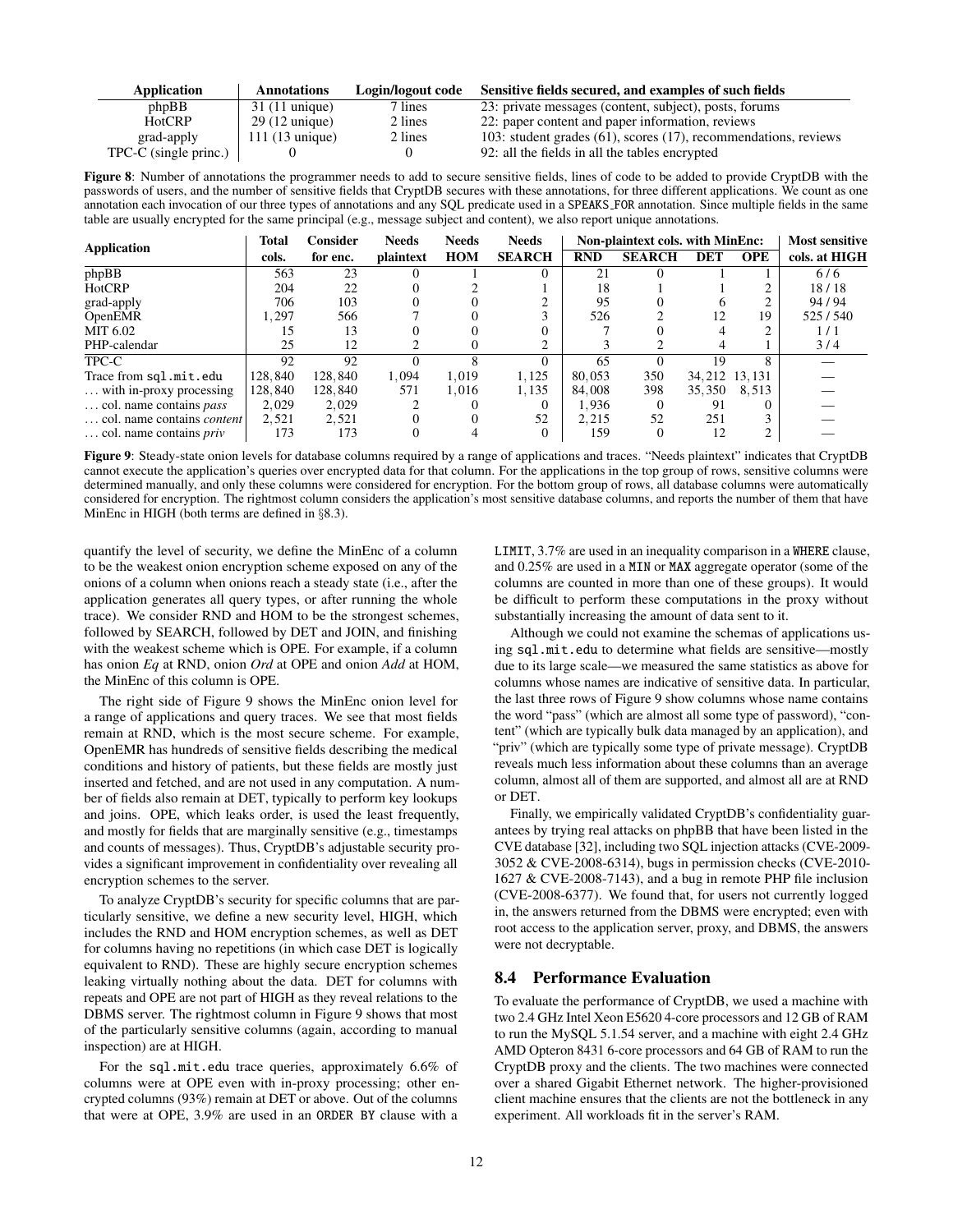

Figure 10: Throughput for TPC-C queries, for a varying number of cores on the underlying MySQL DBMS server.



Figure 11: Throughput of different types of SQL queries from the TPC-C query mix running under MySQL, CryptDB, and the strawman design. "Upd. inc" stands for UPDATE that increments a column, and "Upd. set" stands for UPDATE which sets columns to a constant.

# *8.4.1 TPC-C*

We compare the performance of a TPC-C query mix when running on an unmodified MySQL server versus on a CryptDB proxy in front of the MySQL server. We trained CryptDB on the query set (§[3.5.2\)](#page-7-1) so there are no onion adjustments during the TPC-C experiments. Figure [10](#page-12-0) shows the throughput of TPC-C queries as the number of cores on the server varies from one to eight. In all cases, the server spends 100% of its CPU time processing queries. Both MySQL and CryptDB scale well initially, but start to level off due to internal lock contention in the MySQL server, as reported by SHOW STATUS LIKE 'Table%'. The overall throughput with CryptDB is 21–26% lower than MySQL, depending on the exact number of cores.

To understand the sources of CryptDB's overhead, we measure the server throughput for different types of SQL queries seen in TPC-C, on the same server, but running with only one core enabled. Figure [11](#page-12-1) shows the results for MySQL, CryptDB, and a *strawman* design; the strawman performs each query over data encrypted with RND by decrypting the relevant data using a UDF, performing the query over the plaintext, and re-encrypting the result (if updating rows). The results show that CryptDB's throughput penalty is greatest for queries that involve a SUM  $(2.0 \times$  less throughput) and for incrementing UPDATE statements  $(1.6 \times$  less throughput); these are the queries that involve HOM additions at the server. For the other types of queries, which form a larger part of the TPC-C mix, the throughput overhead is modest. The strawman design performs poorly for almost all queries because the DBMS's indexes on the

<span id="page-12-2"></span>

| Query $(\&$ scheme) |                | <b>MvSOL</b>  | CryptDB       |                   |                        |  |  |
|---------------------|----------------|---------------|---------------|-------------------|------------------------|--|--|
|                     |                | <b>Server</b> | <b>Server</b> | <b>Proxy</b>      | ${\bf Prox}$ v $\star$ |  |  |
| Select by $=$       | (DET)          | $0.10$ ms     | $0.11$ ms     | $0.86$ ms         | $0.86$ ms              |  |  |
| Select join         | (JOIN)         | $0.10$ ms     | $0.11$ ms     | $0.75$ ms         | $0.75 \text{ ms}$      |  |  |
| Select range        | (OPE)          | $0.16$ ms     | $0.22$ ms     | $0.78$ ms         | 28.7<br>ms             |  |  |
| Select sum          | (HOM)          | $0.11$ ms     | $0.46$ ms     | $0.99$ ms         | $0.99$ ms              |  |  |
| Delete              |                | $0.07$ ms     | $0.08$ ms     | $0.28$ ms         | $0.28$ ms              |  |  |
| <b>Insert</b>       | $\text{(all)}$ | $0.08$ ms     | $0.10$ ms     | $0.37 \text{ ms}$ | 16.3<br>ms             |  |  |
| Update set          | $\text{(all)}$ | $0.11$ ms     | $0.14$ ms     | $0.36$ ms         | $3.80$ ms              |  |  |
| Update inc          | (HOM)          | $0.10$ ms     | $0.17$ ms     | $0.30$ ms         | 25.1<br>ms             |  |  |
| Overall             |                | $0.10$ ms     | $0.12$ ms     | $0.60$ ms         | 10.7<br>ms             |  |  |
|                     |                |               |               |                   |                        |  |  |

<span id="page-12-0"></span>Figure 12: Server and proxy latency for different types of SQL queries from TPC-C. For each query type, we show the predominant encryption scheme used at the server. Due to details of the TPC-C workload, each query type affects a different number of rows, and involves a different number of cryptographic operations. The left two columns correspond to server throughput, which is also shown in Figure [11.](#page-12-1) "Proxy" shows the latency added by CryptDB's proxy; "Proxy\*" shows the proxy latency without the ciphertext pre-computing and caching optimization (§[3.5\)](#page-6-1). Bold numbers show where pre-computing and caching ciphertexts helps. The "Overall" row is the average latency over the mix of TPC-C queries. "Update set" is an UPDATE where the fields are set to a constant, and "Update inc" is an UPDATE where some fields are incremented.

| <b>Scheme</b>               | Encrypt     | <b>Decrypt</b> | <b>Special operation</b> |
|-----------------------------|-------------|----------------|--------------------------|
| Blowfish $(1 \text{ int.})$ | $0.0001$ ms | $0.0001$ ms    |                          |
| AES-CBC (1 KB)              | 0.008<br>ms | 0.007<br>ms    |                          |
| AES-CMC (1 KB)              | 0.016<br>ms | 0.015<br>ms    |                          |
| OPE $(1 \text{ int.})$      | 9.0<br>ms   | 9.0<br>ms      | Compare: 0<br>ms         |
| SEARCH (1 word)             | 0.01<br>ms  | 0.004<br>ms    | Match: 0.001 ms          |
| HOM(1 int.)                 | 9.7<br>ms   | 0.7<br>ms      | Add: 0.005 ms            |
| $JOIN-ADI$ $(1 int.)$       | 0.52<br>ms  |                | Adjust: $0.56$ ms        |

<span id="page-12-3"></span><span id="page-12-1"></span>Figure 13: Microbenchmarks of cryptographic schemes, per unit of data encrypted (one 32-bit integer, 1 KB, or one 15-byte word of text), measured by taking the average time over many iterations.

RND-encrypted data are useless for operations on the underlying plaintext data. It is pleasantly surprising that the higher security of CryptDB over the strawman also brings better performance.

To understand the latency introduced by CryptDB's proxy, we measure the server and proxy processing times for the same types of SQL queries as above. Figure [12](#page-12-2) shows the results. We can see that there is an overall server latency increase of 20% with CryptDB, which we consider modest. The proxy adds an average of 0.60 ms to a query; of that time, 24% is spent in MySQL proxy, 23% is spent in encryption and decryption, and the remaining 53% is spent parsing and processing queries. The cryptographic overhead is relatively small because most of our encryption schemes are efficient; Figure [13](#page-12-3) shows their performance. OPE and HOM are the slowest, but the ciphertext pre-computing and caching optimization (§[3.5\)](#page-6-1) masks the high latency of queries requiring OPE and HOM. Proxy\* in Figure [12](#page-12-2) shows the latency without these optimizations, which is significantly higher for the corresponding query types. SELECT queries that involve a SUM use HOM but do not benefit from this optimization, because the proxy performs decryption, rather than encryption.

In all TPC-C experiments, the proxy used less than 20 MB of memory. Caching ciphertexts for the 30,000 most common values for OPE accounts for about 3 MB, and pre-computing ciphertexts and randomness for 30,000 values at HOM required 10 MB.

#### *8.4.2 Multi-User Web Applications*

To evaluate the impact of CryptDB on application performance, we measure the throughput of phpBB for a workload with 10 parallel clients, which ensured 100% CPU load at the server. Each client continuously issued HTTP requests to browse the forum, write and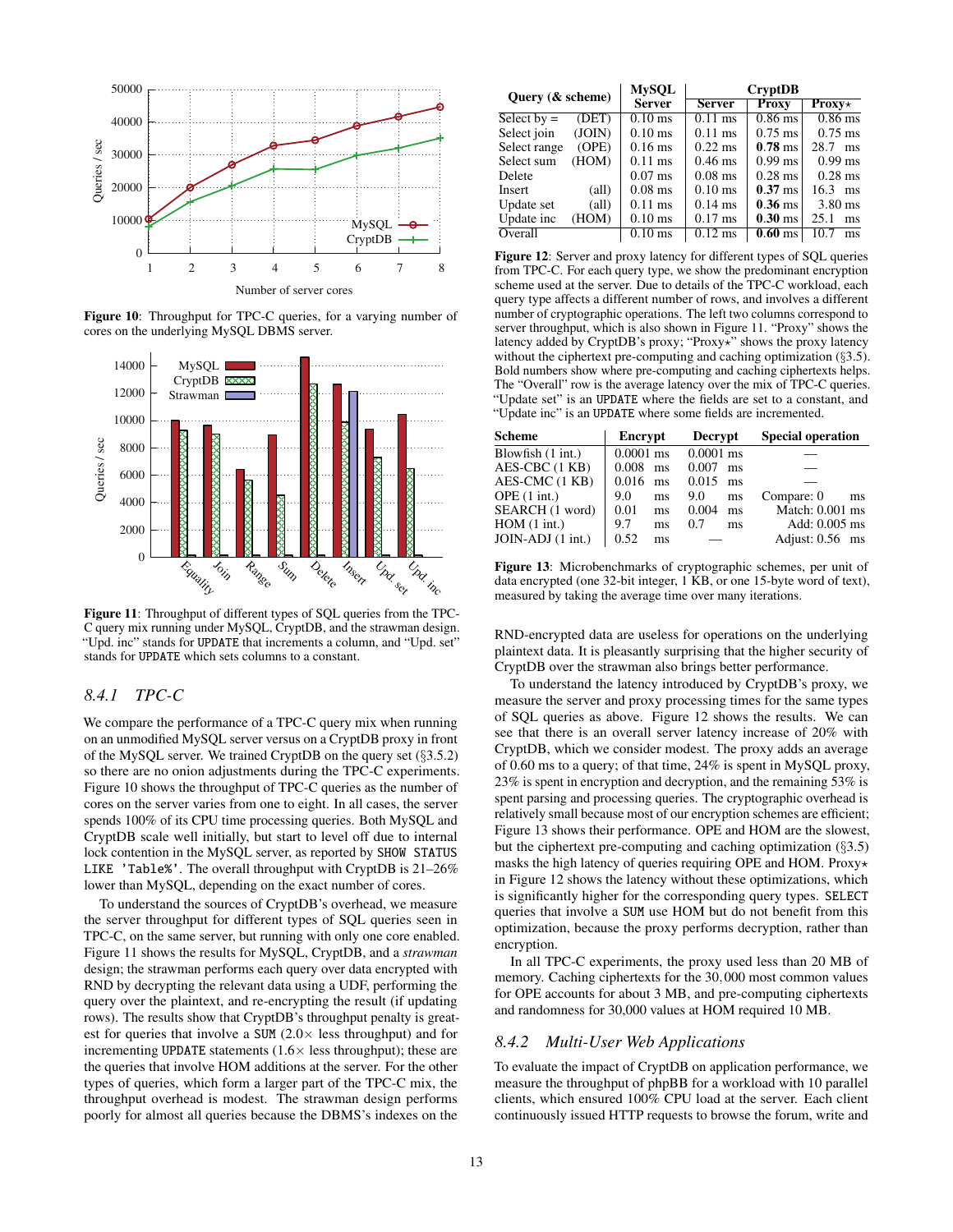

Figure 14: Throughput comparison for phpBB. "MySQL" denotes phpBB running directly on MySQL. "MySQL+proxy" denotes phpBB running on an unencrypted MySQL database but going through MySQL proxy. "CryptDB" denotes phpBB running on CryptDB with notably sensitive fields annotated and the database appropriately encrypted. Most HTTP requests involved tens of SQL queries each. Percentages indicate throughput reduction relative to MySQL.

| DB                                 |  | Login R post W post R msg W msg |       |        |
|------------------------------------|--|---------------------------------|-------|--------|
| $MySQL$   60 ms 50 ms 133 ms 61 ms |  |                                 |       | 237 ms |
| $CryptDB$   67 ms 60 ms            |  | $151 \text{ ms}$                | 73 ms | 251 ms |

Figure 15: Latency for HTTP requests that heavily use encrypted fields in phpBB for MySQL and CryptDB. R and W stand for read and write.

read posts, as well as write and read private messages. We pre-loaded forums and user mailboxes with messages. In this experiment, we co-located the MySQL DBMS, the CryptDB proxy, and the web application server on a single-core machine, to ensure we do not add additional resources for a separate proxy server machine to the system in the CryptDB configuration. In practice, an administrator would likely run the CryptDB proxy on another machine for security.

Figure [14](#page-13-1) shows the throughput of phpBB in three different configurations: (1) connecting to a stock MySQL server, (2) connecting to a stock MySQL server through MySQL proxy, and (3) connecting to CryptDB, with notably sensitive fields encrypted as summarized in Figure [9,](#page-11-1) which in turn uses a stock MySQL server to store encrypted data. The results show that phpBB incurs an overall throughput loss of just 14.5%, and that about half of this loss comes from inefficiencies in MySQL proxy unrelated to CryptDB. Figure [15](#page-13-2) further shows the end-to-end latency for five types of phpBB requests. The results show that CryptDB adds 7–18 ms (6–20%) of processing time per request.

#### *8.4.3 Storage*

CryptDB increases the amount of the data stored in the DBMS, because it stores multiple onions for the same field, and because ciphertexts are larger than plaintexts for some encryption schemes. For TPC-C, CryptDB increased the database size by  $3.76\times$ , mostly due to cryptographic expansion of integer fields encrypted with HOM (which expand from 32 bits to 2048 bits); strings and binary data remains roughly the same size. For phpBB, the database size using an unencrypted system was 2.6 MB for a workload of about 1,000 private messages and 1,000 forum posts generated by 10 users. The same workload on CryptDB had a database of 3.3 MB, about  $1.2 \times$  larger. Of the 0.7 MB increase, 230 KB is for storage of *access keys*, 276 KB is for *public keys* and *external keys*, and 166 KB is due to expansion of encrypted fields.

#### *8.4.4 Adjustable Encryption*

Adjustable query-based encryption involves decrypting columns to lower-security onion levels. Fortunately, decryption for the more-

secure onion layers, such as RND, is fast, and needs to be performed only once per column for the lifetime of the system.<sup>[2](#page-13-3)</sup> Removing a layer of RND requires AES decryption, which our experimental machine can perform at ∼200 MB/s per core. Thus, removing an onion layer is bottlenecked by the speed at which the DBMS server can copy a column from disk for disk-bound databases.

# <span id="page-13-0"></span>9 RELATED WORK

<span id="page-13-1"></span>Search and queries over encrypted data. Song et al. [\[46\]](#page-15-16) describe cryptographic tools for performing keyword search over encrypted data, which we use to implement SEARCH. Amanatidis et al. [\[2\]](#page-14-4) propose methods for exact searches that do not require scanning the entire database and could be used to process certain restricted SQL queries. Bao et al. [\[3\]](#page-14-5) extend these encrypted search methods to the multi-user case. Yang et al. [\[51\]](#page-15-23) run selections with equality predicates over encrypted data. Evdokimov and Guenther present methods for the same selections, as well as Cartesian products and projections [\[15\]](#page-15-24). Agrawal et al. develop a statistical encoding that preserves the order of numerical data in a column [\[1\]](#page-14-6), but it does not have sound cryptographic properties, unlike the scheme we use [\[4\]](#page-14-3). Boneh and Waters show public-key schemes for comparisons, subset checks, and conjunctions of such queries over encrypted data [\[5\]](#page-14-7), but these schemes have ciphertext lengths that are exponential in the length of the plaintext, limiting their practical applicability.

<span id="page-13-2"></span>When applied to processing SQL on encrypted data, these techniques suffer from some of the following limitations: certain basic queries are not supported or are too inefficient (especially joins and order checks), they require significant client-side query processing, users either have to build and maintain indexes on the data at the server or to perform sequential scans for every selection/search, and implementing these techniques requires unattractive changes to the innards of the DBMS.

Some researchers have developed prototype systems for subsets of SQL, but they provide no confidentiality guarantees, require a significant DBMS rewrite, and rely on client-side processing [\[9,](#page-14-8) [12,](#page-14-9) [22\]](#page-15-25). For example, Hacigumus et al. [\[22\]](#page-15-25) heuristically split the domain of possible values for each column into partitions, storing the partition number unencrypted for each data item, and rely on extensive client-side filtering of query results. Chow et al. [\[8\]](#page-14-10) require trusted entities and two non-colluding untrusted DBMSes.

Untrusted servers. SUNDR [\[28\]](#page-15-3) uses cryptography to provide privacy and integrity in a file system on top of an untrusted file server. Using a SUNDR-like model, SPORC [\[16\]](#page-15-4) and Depot [\[30\]](#page-15-5) show how to build low-latency applications, running mostly on the clients, without having to trust a server. However, existing server-side applications that involve separate database and application servers cannot be used with these systems unless they are rewritten as distributed client-side applications to work with SPORC or Depot. Many applications are not amenable to such a structure.

Companies like Navajo Systems and Ciphercloud provide a trusted application-level proxy that intercepts network traffic between clients and cloud-hosted servers (e.g., IMAP), and encrypts sensitive data stored on the server. These products appear to break up sensitive data (specified by application-specific rules) into tokens (such as words in a string), and encrypt each of these tokens using an order-preserving encryption scheme, which allows token-level searching and sorting. In contrast, CryptDB supports a richer set of operations (most of SQL), reveals only relations for the necessary classes of computation to the server based on the queries issued by the application, and allows chaining of encryption keys to user passwords, to restrict data leaks from a compromised proxy.

<span id="page-13-3"></span><sup>&</sup>lt;sup>2</sup>Unless the administrator periodically re-encrypts data/columns.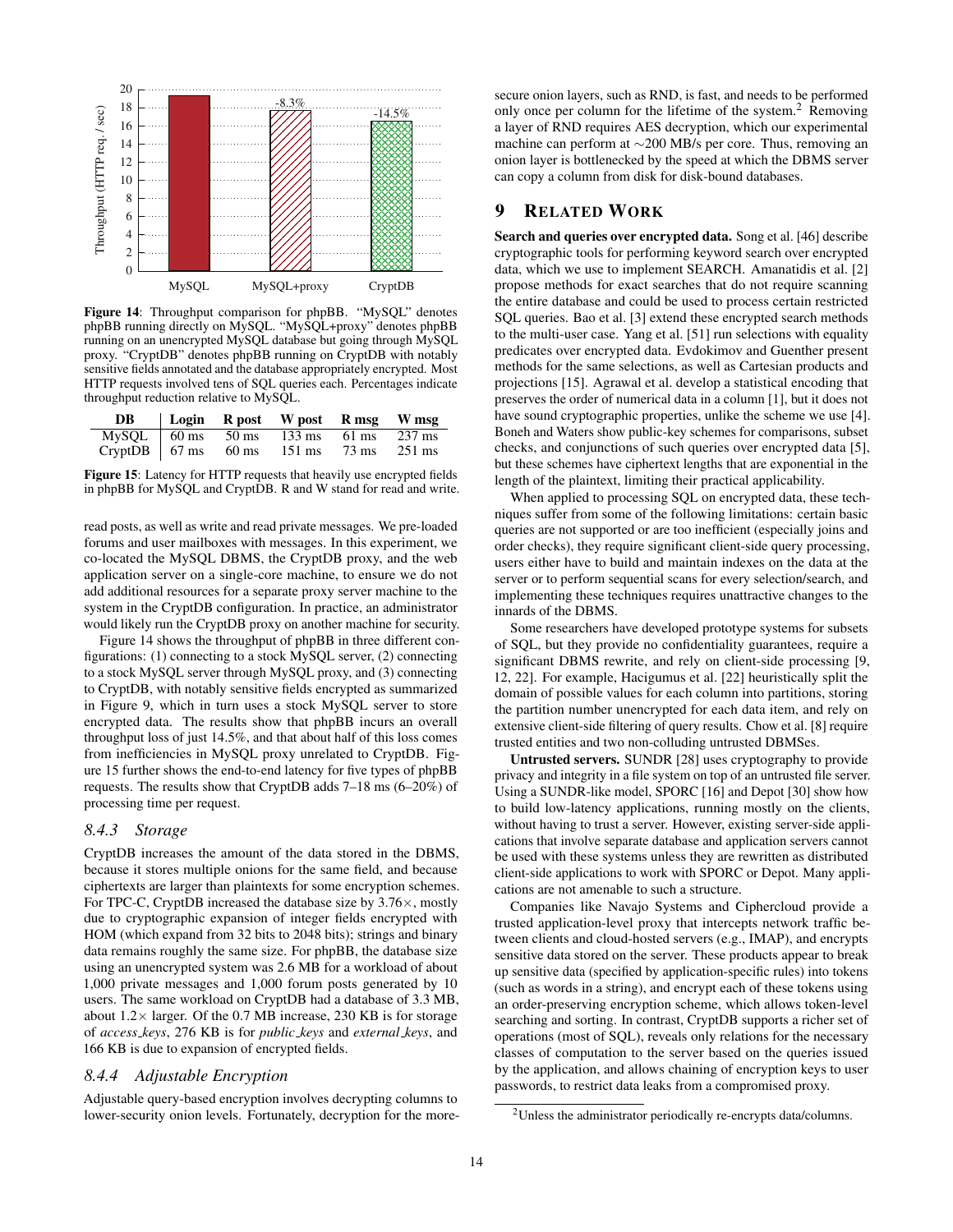Disk encryption. Various commercial database products, such as Oracle's Transparent Data Encryption [\[34\]](#page-15-26), encrypt data on disk, but decrypt it to perform query processing. As a result, the server must have access to decryption keys, and an adversary compromising the DBMS software can gain access to the entire data.

Software security. Many tools help programmers either find or mitigate mistakes in their code that may lead to vulnerabilities, including static analysis tools like PQL [\[29,](#page-15-27) [31\]](#page-15-28) and UrFlow [\[7\]](#page-14-11), and runtime tools like Resin [\[52\]](#page-15-29) and CLAMP [\[36\]](#page-15-30). In contrast, CryptDB provides confidentiality guarantees for user data even if the adversary gains complete control over the application and database servers. These tools provide no guarantees in the face of this threat, but in contrast, CryptDB cannot provide confidentiality in the face of vulnerabilities that trick the user's client machine into issuing unwanted requests (such as cross-site scripting or cross-site request forgery vulnerabilities in web applications). As a result, using CryptDB together with these tools should improve overall application security.

Rizvi et al. [\[41\]](#page-15-31) and Chlipala [\[7\]](#page-14-11) specify and enforce an application's security policy over SQL views. CryptDB's SQL annotations can capture most of these policies, except for result processing being done in the policy's view, such as allowing a user to view only aggregates of certain data. Unlike prior systems, CryptDB enforces SQL-level policies cryptographically, without relying on compile-time or run-time permission checks.

Privacy-preserving aggregates. Privacy-preserving data integration, mining, and aggregation schemes are useful [\[26,](#page-15-32) [50\]](#page-15-33), but are not usable by many applications because they support only specialized query types and require a rewrite of the DBMS. Differential privacy [\[14\]](#page-15-34) is complementary to CryptDB; it allows a trusted server to decide what answers to release and how to obfuscate answers to aggregation queries to avoid leaking information about any specific record in the database.

Query integrity. Techniques for SQL query integrity can be integrated into CryptDB because CryptDB allows relational queries on encrypted data to be processed just like on plaintext. These methods can provide integrity by adding a MAC to each tuple [\[28,](#page-15-3) [42\]](#page-15-35), freshness using hash chains [\[38,](#page-15-36) [42\]](#page-15-35), and both freshness and completeness of query results [\[33\]](#page-15-37). In addition, the client can verify the results of aggregation queries [\[48\]](#page-15-38), and provide query assurance for most read queries [\[45\]](#page-15-39).

Outsourced databases. Curino et al. advocate the idea of a relational cloud [\[11\]](#page-14-12), a context in which CryptDB fits well.

# <span id="page-14-2"></span>10 CONCLUSION

We presented CryptDB, a system that provides a practical and strong level of confidentiality in the face of two significant threats confronting database-backed applications: curious DBAs and arbitrary compromises of the application server and the DBMS. CryptDB meets its goals using three ideas: running queries efficiently over encrypted data using a novel SQL-aware encryption strategy, dynamically adjusting the encryption level using onions of encryption to minimize the information revealed to the untrusted DBMS server, and chaining encryption keys to user passwords in a way that allows only authorized users to gain access to encrypted data.

Our evaluation on a large trace of 126 million SQL queries from a production MySQL server shows that CryptDB can support operations over encrypted data for 99.5% of the 128,840 columns seen in the trace. The throughput penalty of CryptDB is modest, resulting in a reduction of 14.5–26% on two applications as compared to unmodified MySQL. Our security analysis shows that CryptDB protects most sensitive fields with highly secure encryption schemes for six applications. The developer effort consists of 11–13 unique schema

annotations and 2–7 lines of source code changes to express relevant privacy policies for 22–103 sensitive fields in three multi-user web applications.

The source code for our implementation is available for download at <http://css.csail.mit.edu/cryptdb/>.

# ACKNOWLEDGMENTS

We thank Martin Abadi, Brad Chen, Carlo Curino, Craig Harris, Evan Jones, Frans Kaashoek, Sam Madden, Mike Stonebraker, Mike Walfish, the anonymous reviewers, and our shepherd, Adrian Perrig, for their feedback. Eugene Wu and Alvin Cheung also provided useful advice. We also thank Geoffrey Thomas, Quentin Smith, Mitch Berger, and the rest of the scripts.mit.edu maintainers for providing us with SQL query traces. This work was supported by the NSF (CNS-0716273 and IIS-1065219) and by Google.

# **REFERENCES**

- <span id="page-14-6"></span>[1] R. Agrawal, J. Kiernan, R. Srikant, and Y. Xu. Order preserving encryption for numeric data. In *Proceedings of the 2004 ACM SIGMOD International Conference on Management of Data*, Paris, France, June 2004.
- <span id="page-14-4"></span>[2] G. Amanatidis, A. Boldyreva, and A. O'Neill. Provably-secure schemes for basic query support in outsourced databases. In *Proceedings of the 21st Annual IFIP WG 11.3 Working Conference on Database and Applications Security*, Redondo Beach, CA, July 2007.
- <span id="page-14-5"></span>[3] F. Bao, R. H. Deng, X. Ding, and Y. Yang. Private query on encrypted data in multi-user settings. In *Proceedings of the 4th International Conference on Information Security Practice and Experience*, Sydney, Australia, April 2008.
- <span id="page-14-3"></span>[4] A. Boldyreva, N. Chenette, Y. Lee, and A. O'Neill. Orderpreserving symmetric encryption. In *Proceedings of the 28th Annual International Conference on the Theory and Applications of Cryptographic Techniques (EUROCRYPT)*, Cologne, Germany, April 2009.
- <span id="page-14-7"></span>[5] D. Boneh and B. Waters. Conjunctive, subset, and range queries on encrypted data. In *Proceedings of the 4th Conference on Theory of Cryptography*, 2007.
- <span id="page-14-0"></span>[6] A. Chen. GCreep: Google engineer stalked teens, spied on chats. *Gawker*, September 2010. <http://gawker.com/5637234/>.
- <span id="page-14-11"></span>[7] A. Chlipala. Static checking of dynamically-varying security policies in database-backed applications. In *Proceedings of the 9th Symposium on Operating Systems Design and Implementation*, Vancouver, Canada, October 2010.
- <span id="page-14-10"></span>[8] S. S. M. Chow, J.-H. Lee, and L. Subramanian. Two-party computation model for privacy-preserving queries over distributed databases. In *Proceedings of the 16th Network and Distributed System Security Symposium*, February 2009.
- <span id="page-14-8"></span>[9] V. Ciriani, S. D. C. di Vimercati, S. Foresti, S. Jajodia, S. Paraboschi, and P. Samarati. Keep a few: Outsourcing data while maintaining confidentiality. In *Proceedings of the 14th European Symposium on Research in Computer Security*, September 2009.
- <span id="page-14-1"></span>[10] M. Cooney. IBM touts encryption innovation; new technology performs calculations on encrypted data without decrypting it. *Computer World*, June 2009.
- <span id="page-14-12"></span>[11] C. Curino, E. P. C. Jones, R. A. Popa, N. Malviya, E. Wu, S. Madden, H. Balakrishnan, and N. Zeldovich. Relational cloud: A database-as-a-service for the cloud. In *Proceedings of the 5th Biennial Conference on Innovative Data Systems Research*, pages 235–241, Pacific Grove, CA, January 2011.
- <span id="page-14-9"></span>[12] E. Damiani, S. D. C. di Vimercati, S. Jajodia, S. Paraboschi, and P. Samarati. Balancing confidentiality and efficiency in untrusted relational DBMSs. In *Proceedings of the 10th ACM Conference on Computer and Communications Security*, Washington, DC, October 2003.